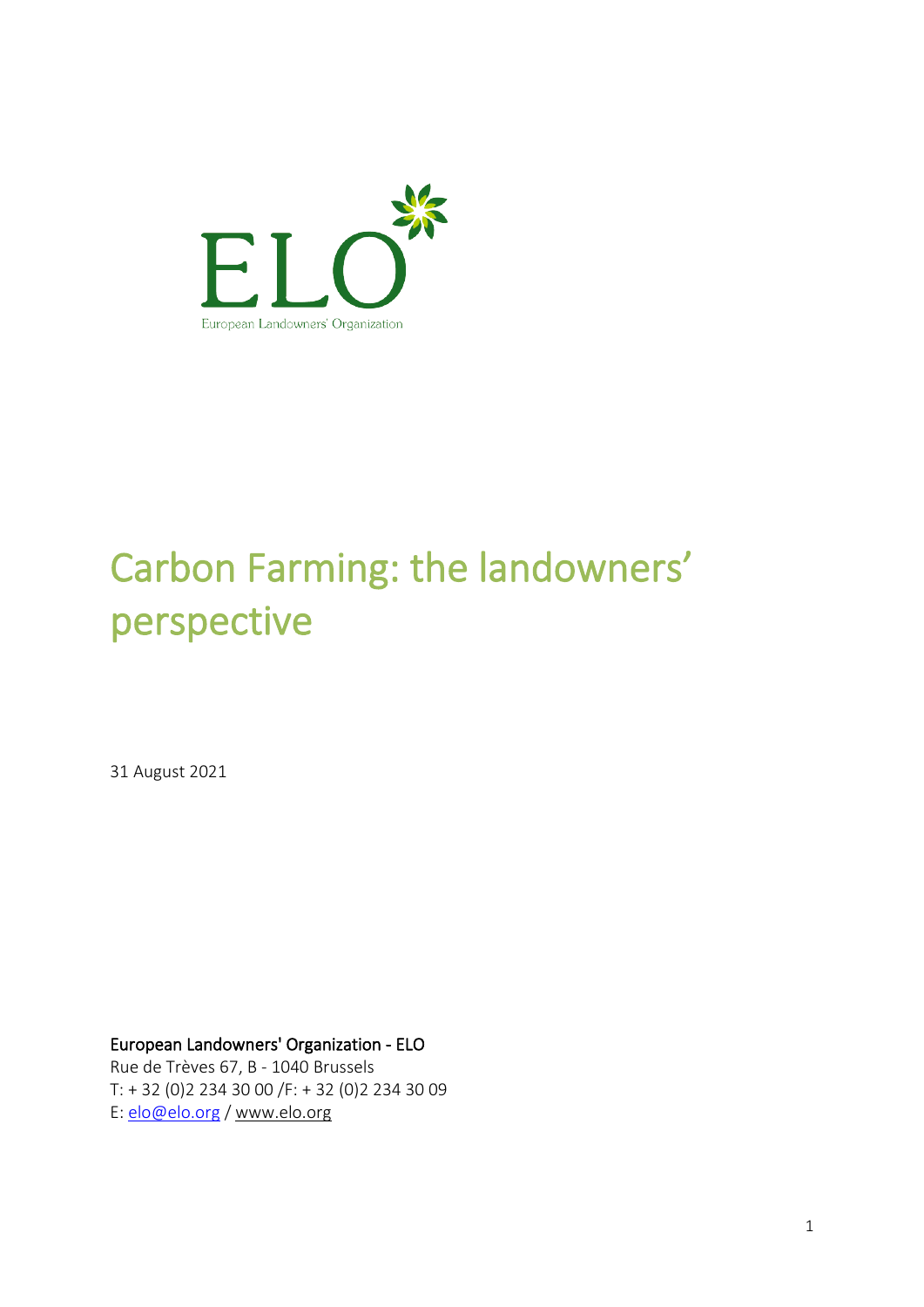# Content

| $\mathbf 1$ |     |       |                                                                                    |  |
|-------------|-----|-------|------------------------------------------------------------------------------------|--|
| 2           |     |       |                                                                                    |  |
|             | 2.1 |       |                                                                                    |  |
|             | 2.2 |       |                                                                                    |  |
|             | 2.3 |       |                                                                                    |  |
| 3           |     |       |                                                                                    |  |
|             | 3.1 |       |                                                                                    |  |
|             | 3.2 |       |                                                                                    |  |
| 4           |     |       |                                                                                    |  |
|             | 4.1 |       |                                                                                    |  |
|             | 4.2 |       |                                                                                    |  |
|             | 4.3 |       |                                                                                    |  |
| 5           |     |       |                                                                                    |  |
|             | 5.1 |       |                                                                                    |  |
|             | 5.2 |       |                                                                                    |  |
|             | 5.3 |       |                                                                                    |  |
|             |     | 5.3.1 |                                                                                    |  |
|             |     | 5.3.2 |                                                                                    |  |
|             |     | 5.3.3 |                                                                                    |  |
|             |     | 5.3.4 |                                                                                    |  |
|             |     | 5.3.5 |                                                                                    |  |
|             |     | 5.3.6 |                                                                                    |  |
|             |     | 5.3.7 |                                                                                    |  |
|             | 5.4 |       | What needs to be done to facilitate the development and adoption of carbon farming |  |
|             |     | 5.4.1 |                                                                                    |  |
|             |     | 5.4.2 |                                                                                    |  |
|             |     | 5.4.3 |                                                                                    |  |
|             |     | 5.4.4 |                                                                                    |  |
|             |     | 5.4.5 |                                                                                    |  |
|             |     | 5.4.6 |                                                                                    |  |
| 6           |     |       |                                                                                    |  |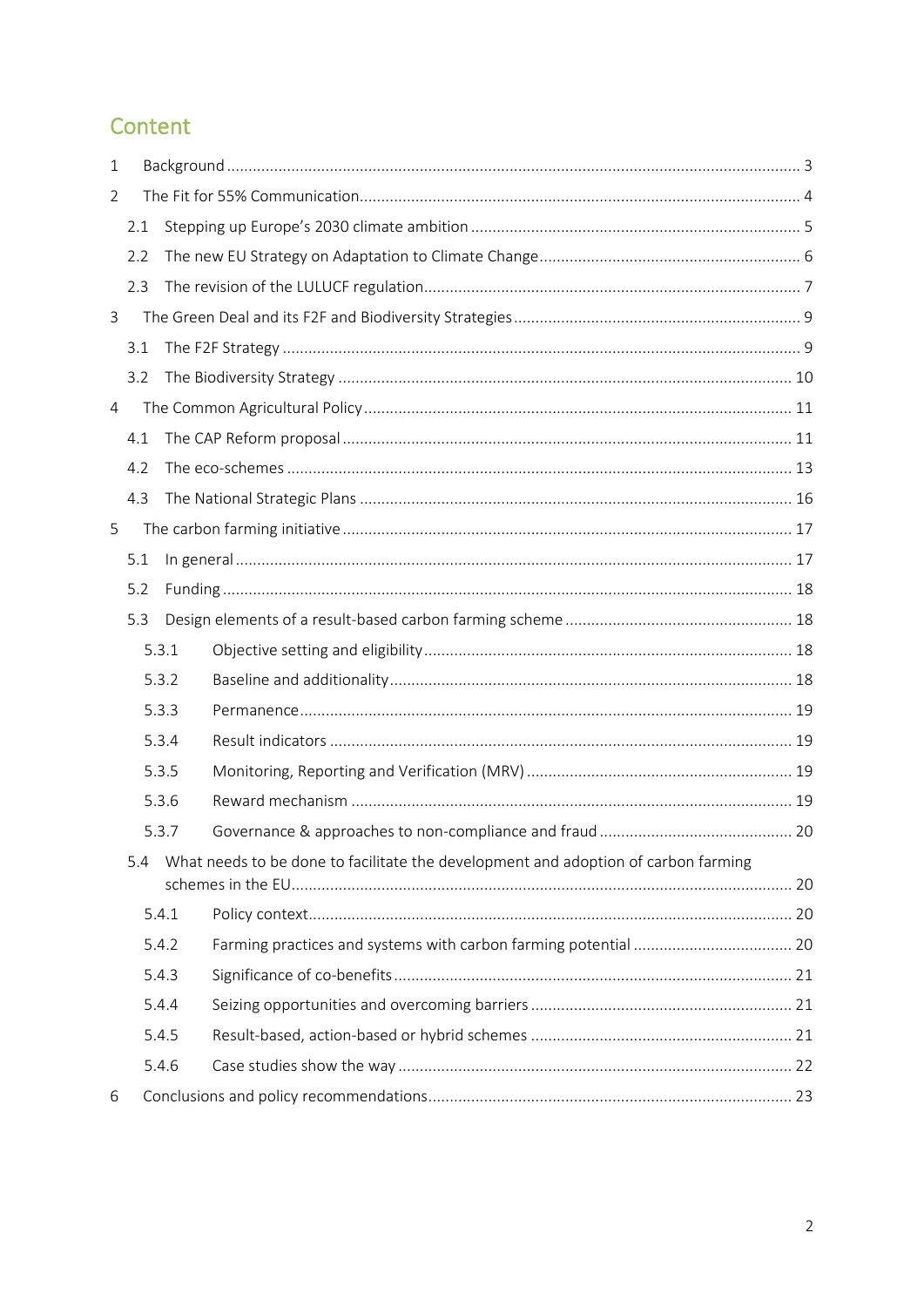# 1 Background

The main physical pools of terrestrial ecosystems to store carbon are above and below ground biomass. Forests and agricultural lands currently cover more than three-quarters of the EU's territory and naturally hold large stocks of carbon, preventing its escape into the atmosphere. While the draining of peat land, felling of forest or ploughing up grassland generates emissions, actions such as afforestation, regenerative practices to improve soil health of arable land or conversion of arable land into grassland can protect carbon stocks or result in carbon sequestration.

It is clear that agriculture and land management in general need to address emissions from production and the current trend of loss of agricultural land and other carbon stocks on agricultural land. The production of biomass (e.g. harvested wood products) to replace carbon intensive materials is also key.

Carbon farming refers to the management of carbon pools, flows and GHG fluxes at farm level, with the purpose of mitigating climate change. This involves the management of both land and livestock, all pools of carbon in soils, materials and vegetation, plus fluxes of carbon dioxide (CO<sub>2</sub>) and methane (CH4), as well as nitrous oxide (N2O) (which is included among relevant fluxes of GHGs in the agricultural sector by the Intergovernmental Panel on Climate Change (IPCC) and therefore is considered part of carbon farming)<sup>1</sup>. Carbon farming should therefore be seen as an integral part of overall farm management and integrated into a wider climate and agricultural policy (including National Energy and Climate Plans and Strategic Plans under the Common Agricultural Policy).

*In 2017, methane and nitrous oxide emissions from the agricultural sectors in the EU were around 439 million tonnes of CO2 equivalent, while annual losses of soil carbon and other carbon stocks in agriculture added another 75 million tonnes of CO2 equivalent to the sector's total greenhouse gas emissions. Agriculture therefore accounted for about 13% of total EU greenhouse gas emissions (including Land use, land use change and forestry (LULUCF))2 .*

EU farmers have long been offered incentives to improve their farming practices and safeguard the environment, for example through agri-environment-climate payments and environmental investment support co-financed by Pillar 2 of the CAP. These incentives are commonly action-based payments for compliance with very specific farming practices or technologies which have been selected by the managing authority for the assumed environmental benefits. Few schemes or projects have offered result-based payments<sup>3</sup>, where the incentive payment is linked to measured outcomes on the farm, irrespective of the precise farming practices that are applied.

Result-based Carbon Schemes establish a direct and explicit link between delivered results (e.g. avoided GHG emissions or  $CO<sub>2</sub>$  sequestration) and payments to the farmer and land manager. These schemes provide opportunities to encourage farmers and land managers to take climate-friendly actions. Adopting a result-oriented approach requires establishing a detailed and environment specific objective (result) and measuring its achievement in a consistent way either directly or through a

<sup>&</sup>lt;sup>1</sup> As defined in the study Technical Guidance Handbook – Setting up and implementing result-based carbon farming mechanisms in the EU, 27 April 2021, commissioned by the European Commission, more specifically DG Energy, Climate change & Environment, to COWI, Ecologic and Institute for European Environment Policy (https://ec.europa.eu/clima/content/carbon-farming\_en).

<sup>2</sup> Official EU UNFCCC GHG inventory submission 2019.

Payments based on 'results' could lead to the public sector 'counting/accounting for credit' itself - and once that happens, everyone else trying to generate private compensation credits is locked out - while payments based on 'action' create room for the public and private sectors to play together.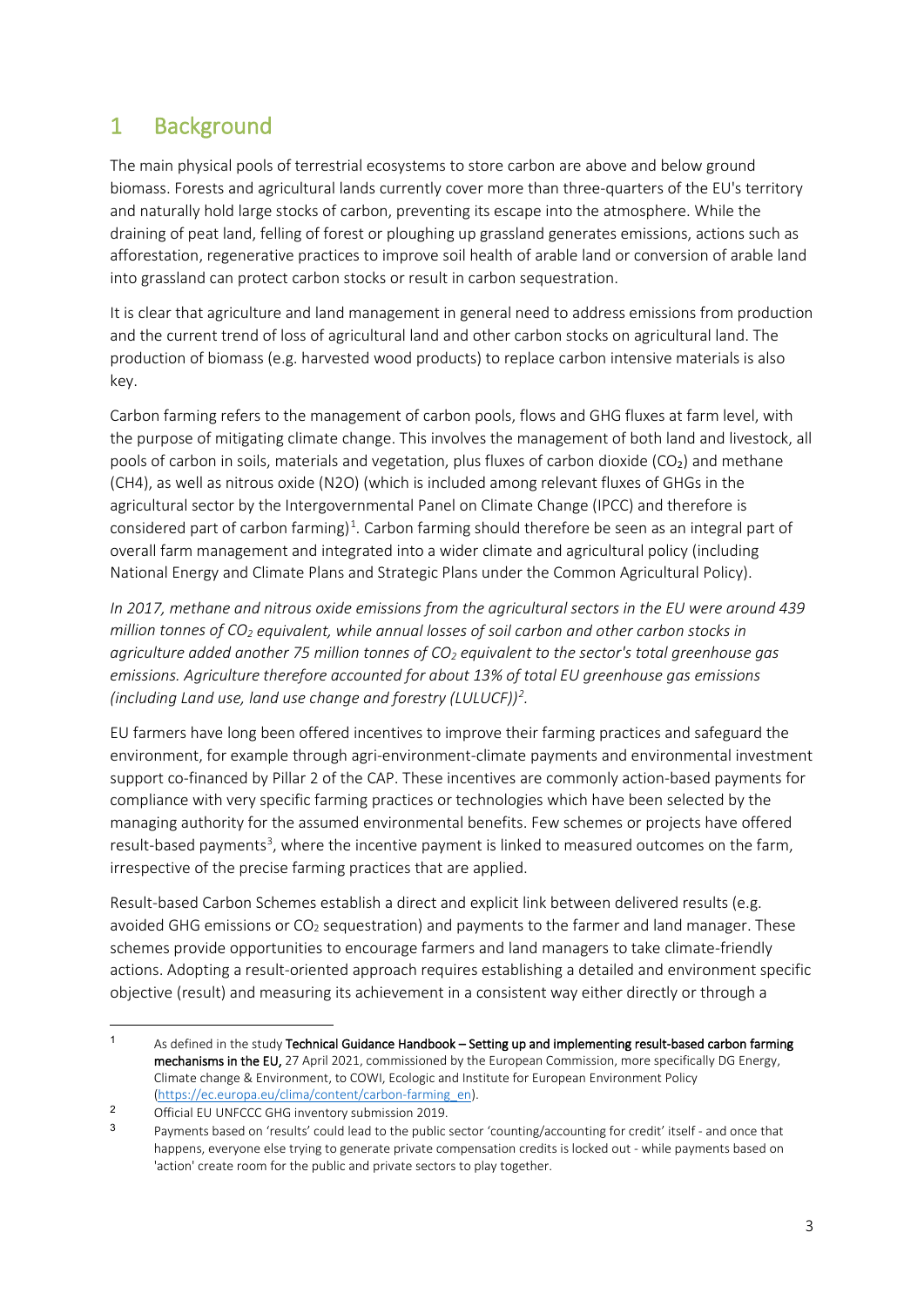reliable and tested result indicator. It is essential that results are within the control of agriculture and agriculture managers and are measurable (both in space and time). They should not be influenced by events/interventions on other land.

In this context, carbon schemes can encourage farmers and managers to meet their climate mitigation ambitions and also contribute to a more results-oriented implementation of climate policy. Carbon schemes should ensure that farmers and managers have the necessary knowledge, understanding and evidence to make the right management decisions.

In the EU, the European Green Deal<sup>4</sup>, the Farm to Fork Strategy<sup>5</sup>, the Circular Economy Package<sup>6</sup>, the new EU Strategy on Adaptation to Climate change<sup>7</sup> and the forthcoming Fit for 55% Communication<sup>8</sup> make clear that the land-based sector needs more and better incentives for managing carbon, in order to drive the necessary transformational change towards 2050.

The European Commission will develop a regulatory framework to monitor and verify the authenticity of carbon removals in agriculture (and forestry)<sup>9</sup>, for publication by the end of 2022. An European Carbon Farming Initiative, to be launched in 2021, will play a key role in catalysing the development of new business models in this.

# 2 The Fit for 55% Communication

July 14, 2021, the European Commission adopted the communication on "Fit for 55 Package"10 overhauling the relevant climate and energy legislation to align with the newly proposed target to reduce emissions by at least 55% by 2030, as compared to 1990 levels. The "Fit for 55 Package" covers everything from renewables to energy efficiency, first buildings, as well as agriculture, forestry, land use and land use change, energy taxation, effort sharing and emissions trading and a wide range of other pieces of legislation. Climate and energy diplomacy will remain a priority with EU's external partners.

<sup>4</sup> {COM(2019) 640} - Communication from the Commission to the European Parliament, the Council, the European Economic and Social Committee and the Committee of the Regions – The European Green Deal (https://ec.europa.eu/info/strategy/priorities-2019-2024/european-green-deal\_en).

<sup>5</sup> {COM(2020) 381} - Communication from the Commission to the European Parliament, the Council, the European Economic and Social Committee and the Committee of the Regions – A Farm to Fork Strategy, for a fair, healthy and environmentally-friendly food system (https://ec.europa.eu/info/strategy/priorities-2019-2024/european-greendeal/actions-being-taken-eu/farm-fork\_en).

<sup>&</sup>lt;sup>6</sup>  ${6}$  {COM(2020) 98} - Communication from the Commission to the European Parliament, the Council, the European Economic and Social Committee and the Committee of the Regions – A new Circular Economy Action Plan (CEAP) For a cleaner and more competitive Europe (https://ec.europa.eu/environment/strategy/circular-economy-actionplan\_en)

<sup>7</sup> {COM(2021) 82} - Communication from the Commission to the European Parliament, the Council, the European Economic and Social Committee and the Committee of the Regions – Forging a climate-resilient Europe: a new EU Strategy on Adaptation to Climate Change (https://ec.europa.eu/clima/policies/adaptation/what\_en)

<sup>8</sup>  ${8}$  {COM(2020) 690} - Communication from the Commission to the European Parliament, the Council, the European Economic and Social Committee and the Committee of the Regions - Commission Work Programme 2021 – A Union of vitality in a world of fragility (https://ec.europa.eu/commission/presscorner/detail/en/ip\_20\_1940)

<sup>9</sup> As announced in the Circular Economy Action Plan (CEAP), p16, regulatory framework for certification of carbon removals based on robust and transparent carbon accounting to monitor and verify the authenticity of carbon removals

<sup>10</sup> {COM((2021) 550} – 'Chapeau' Communication from the Commission to the European Parliament, the Council, the European Economic and Social Committee and the Committee of the Regions – 'Fit for 55': delivering the EU's 2030 Climate Target on the way to climate neutrality (https://eur-lex.europa.eu/legalcontent/EN/TXT/PDF/?uri=CELEX:52021DC0550&from=EN)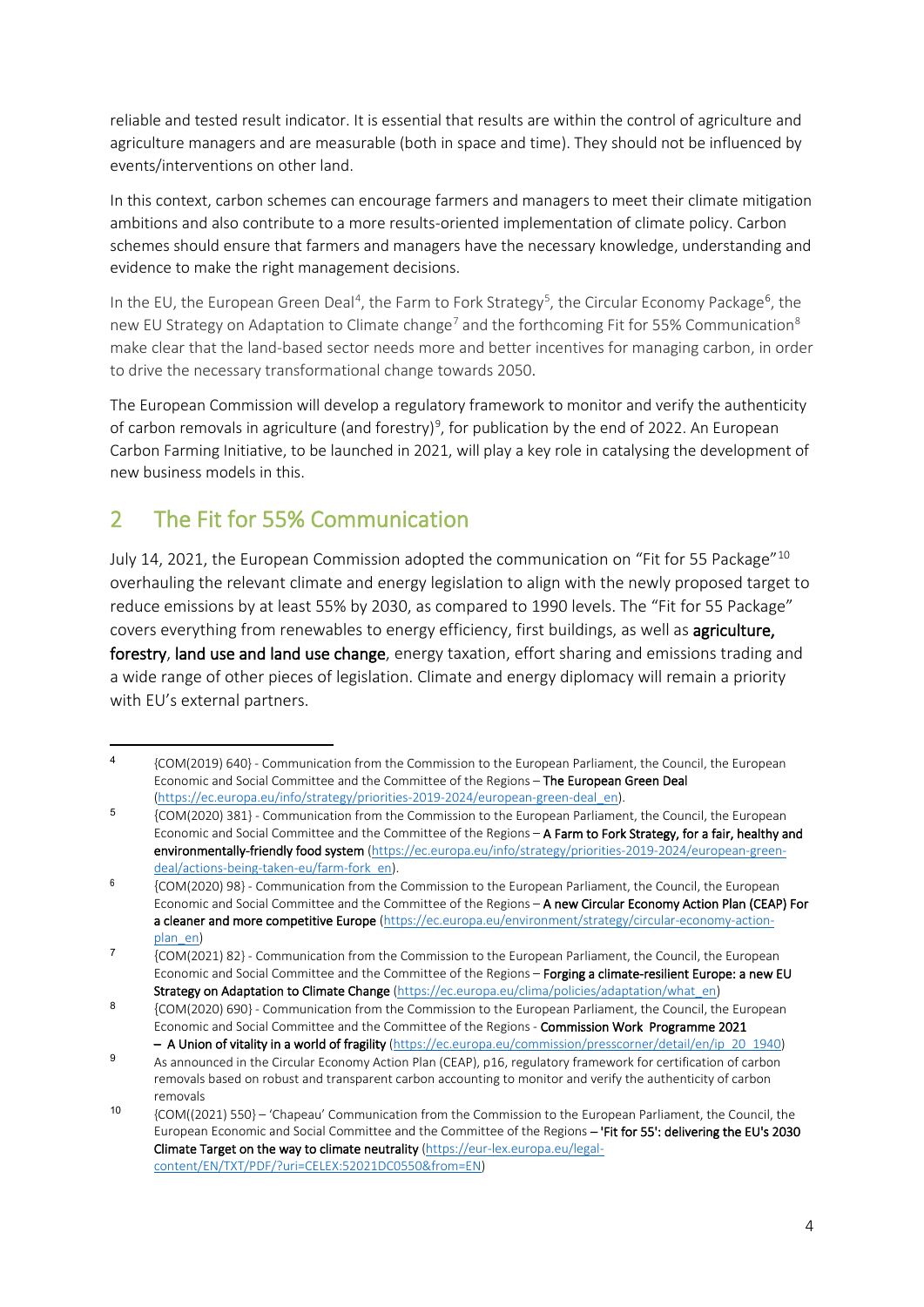

Agriculture, Forestry, Land Use and Land Use Change (AFOLU) can contribute to achieve the 55% Emissions Cuts by 2030 through an integrated approach to reduce emissions from agriculture, provide bio-based materials for our economy, protect and enhance the natural carbon sink and improve the resilience of the EU's forests and agriculture to climate change.

# 2.1 Stepping up Europe's 2030 climate ambition

The Commission's 2030 Climate Target Plan<sup>11</sup> proposes radical changes in the rules governing agricultural and land GHG emissions.

The current 2030 Climate Framework regulates greenhouse gas emissions on the basis of three separate regimes with only limited interaction between them: the (Emission Trading Scheme) ETS Regulation, which establishes a cap-and-trade system for the energy sector, heavy industry and aviation; the (Effort Sharing Regulation) ESR Regulation, which regulates emissions from transport, buildings, agriculture, waste and small industrial sectors through individual national emission ceilings and reduction pathways; and the (Land Use Land Use Change and Forestry) LULUCF Regulation, which establishes a no-debit target (carbon storage should ≥ carbon emissions) for the agriculture and forestry sectors. Today there are no specific emission targets (yet) for the agriculture and forestry sector.

The proposed 2030 Climate Target Plan not only increases the ambitions for reducing GHG emissions by 2030 (55%), but also adapts the policy architecture, including

- 1) the integration of transport and buildings into the ETS,
- 2) the change in the way LULUCF emissions/ removals are integrated into the 2030 targets and
- 3) the creation of an AFOLU (Agricultural Forestry and Land Use) sector with its own specific policy framework that will cover all emissions and removals.

The first proposal will drastically increase the share of agriculture and forestry in the ESR, which will undoubtedly lead to higher climate ambitions for agriculture and therefore a reduction in agricultural activity.

At present LULUCF sectors generate plusses and minuses compared to a baseline in a context of ceteris paribus, where the plusses should be greater than the minuses. EU COM stresses that the current trend of declining carbon sinks needs to be stopped and reversed, and that the sector will need to do more over time. Therefore, in addition to the changes, the full extent of the carbon sink will be monitored to determine whether the EU is on track or not to achieve net greenhouse gas emissions by 2050. This will require the remaining greenhouse gas emissions to be fully absorbed by a corresponding carbon sink, which will result in an increase of the existing LULUCF sink. Again, this will lead to a reduction in agricultural activity.

A policy architecture combining both sectors more explicitly in a single legal instrument could facilitate the design of efficient and effective policies in these sectors and better align them with EU agricultural policy instruments. In this way, the agriculture and forestry sectors would become the first net greenhouse gas-free sector. It would then generate carbon credits to balance remaining emissions in

<sup>11</sup> {COM(2020) 562} - Communication from the Commission to the European Parliament, the Council, the European Economic and Social Committee and the Committee of the Regions – Stepping up Europe's 2030 climate ambition. Investing in a climate-neutral future for the benefit of our people (https://ec.europa.eu/clima/policies/eu-climateaction/2030\_ctp\_en)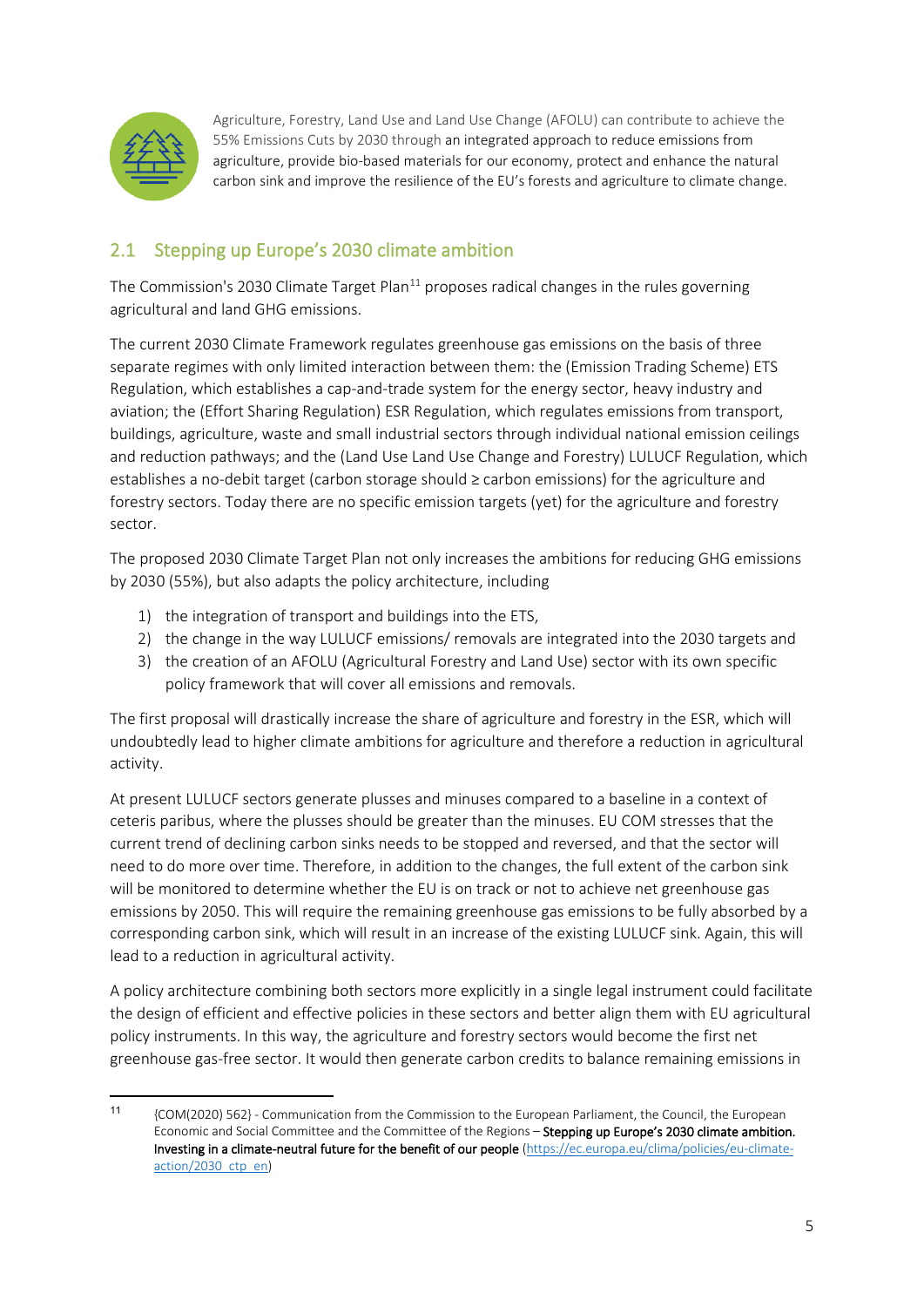other sectors on the basis of a robust system/ regulatory framework for verifying and certifying carbon removals and emission reductions.

From a landowners' perspective, the  $3<sup>th</sup>$  option should be the way forward chosen by the Commission (despite the efforts needed to recalculate to the accounting for LULUCF sectors' contribution to emissions and removals).

## 2.2 The new EU Strategy on Adaptation to Climate Change

Adapting to climate change means taking action to prepare for and adjust to both the current effects of climate change the predicted impacts in the future.

The EU has already taken action to boost its resilience over the past years under the 2013 Adaptation Strategy. All Member States now have a national adaptation strategy or plan; adaptation has been mainstreamed into the EU's policies and long-term budget; and the Climate-ADAPT platform<sup>12</sup> has become a key reference for knowledge on adaptation. The new strategy on Adaptation to Climate Change<sup>13</sup> builds on this experience, increases ambition, and expands to cover new areas and priorities. The strategy aims to realise the 2050 vision of a climate-resilient Union by making adaptation (1) smarter, (2) more systemic, (3) swifter, and (4) by stepping up international action.

Climate change is having such a pervasive impact that our response to it must be systemic. In this systemic approach, there are three cross cutting priorities: integrating adaptation into macro-fiscal policy, nature-based solutions for adaptation, and local adaptation action.

Implementing nature-based solutions on a larger scale would increase climate resilience and contribute to multiple Green Deal objectives. For example, protecting and restoring wetlands, peatlands, coastal and marine ecosystems; promoting and sustainably managing forests and farmland will help adapt to climate change in a cost-effective way. It is vital to better quantify their benefits, and to better communicate them to decision-makers and practitioners at all levels to improve take-up. In addition, the Commission will develop a regulatory framework for verifying and certifying carbon removals, which will enable robust monitoring and quantification of the climate benefits of many nature-based solutions.

Nature-based solutions are essential for sustaining healthy water, oceans and soils. They must play a bigger role in land-use management and infrastructure planning. Using nature-based solutions inland, including the restoration of the sponge-like function of soils, will boost the supply of clean, fresh water and reduce risk of flooding. Simultaneously, they will provide benefits such as carbon sequestration, tourism opportunities, and biodiversity conservation and restoration.

Europe needs to leverage more investments in nature-based solutions which must be viable over the long-term, because climate change is amplifying stresses on ecosystems. This can be done through new and innovative financing approaches and products under InvestEU, targeted support under Cohesion Policy programmes, and support for investments, eco-schemes and advisory services in the Common Agricultural Policy. Through carbon farming, the Commission will promote a new business model for land-based carbon removals, including financial incentives to rollout nature-based solutions.

<sup>12</sup> For more information see  $\frac{https://climate-adapt.eea.europa.eu/}{https://climate-adapt.eea.europa.eu/}$ 

<sup>13</sup> {COM(2020) 82} - Communication from the Commission to the European Parliament, the Council, the European Economic and Social Committee and the Committee of the Regions - Forging a climate-resilient Europe - the new EU Strategy on Adaptation to Climate Change (https://ec.europa.eu/clima/policies/adaptation/what\_en)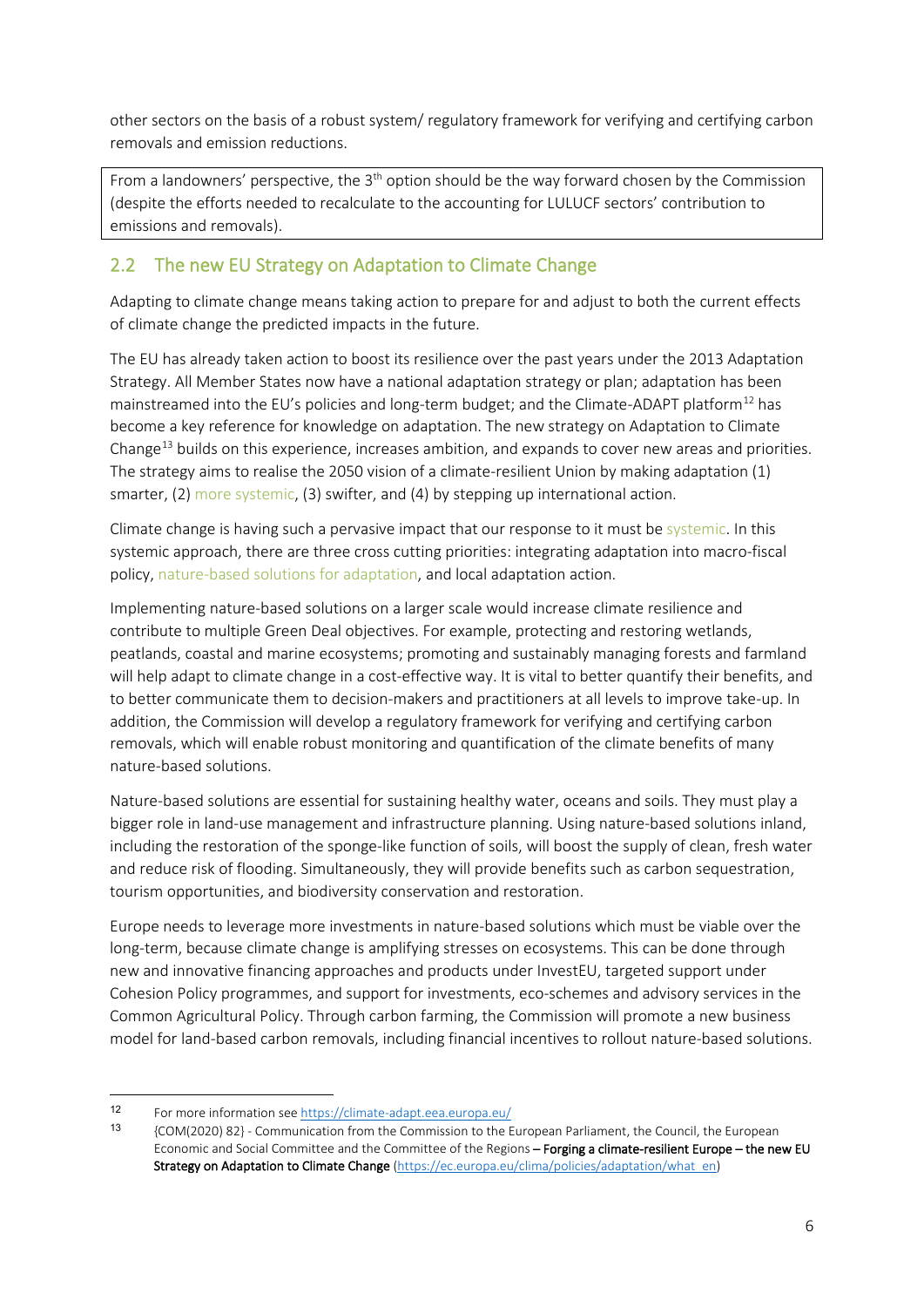The Commission will:

- propose nature-based solutions for carbon removals, including accounting and certification in upcoming carbon farming initiatives;
- develop the financial aspects of nature-based solutions and foster the development of financial approaches and products that also cover nature-based adaptation;
- continue to incentivise and assist Member States to rollout nature-based solutions through assessments, guidance, capacity building, and EU funding.

From a landowners' perspective, the case has been made for years for freeing up the necessary resources for nature-based solutions (we refer to the concepts of multifunctional agriculture, ecosystem services, and so on). The proposed fundamental change in the EU Commission's focus creates an opening for funding for the first time in years.

## 2.3 The revision of the LULUCF regulation

The "Fit for 55 Package" combines application of emissions trading to new sectors and a tightening of the existing EU Emissions Trading System; increased use of renewable energy; greater energy efficiency; a faster roll-out of low emission transport modes and the infrastructure and fuels to support them; an alignment of taxation policies with the European Green Deal objectives; measures to prevent carbon leakage; and tools to preserve and grow our natural carbon sinks.

The latter will be achieved by revision<sup>14</sup> of the Regulation (2018) 814 on the inclusion of GHG emissions and removals from LULUCF in the 2030 climate and energy framework aiming at climate neutrality for 2035 in the land sector (which combines the LULUCF sector and the non-CO<sub>2</sub> agricultural sector). The Commission is thus following up on its most ambitious ambition as set out in its communication "Stepping up Europe's 2030 climate ambition".

More in particularly, the Communication proposes to move towards a more stringent contribution from the LULUCF sector (2021-30), and, as a further step (2031-50), to combine the agriculture non- $CO<sub>2</sub>$  greenhouse gas emissions with the land use, land use change and forestry sector, thereby creating a newly regulated land sector (covering emissions and removals from agriculture, forestry and other land use (AFOLU)). This will promote synergies between land-based mitigation actions and enable more integrated policymaking and policy implementation at the national and EU level.

The LULUCF sector is connected to all ecosystems and economic activities that rely on the land and the services it provides.

Plants take up carbon dioxide ( $CO<sub>2</sub>$ ) from the atmosphere and nitrogen (N) from the soil when they grow, re-distributing it among different pools, including above and below-ground living biomass, dead residues, and soil organic matter. The  $CO<sub>2</sub>$  and other non- $CO<sub>2</sub>$  greenhouse gases (GHG), largely methane (CH<sub>4</sub>) and nitrous oxide (N<sub>2</sub>O), are in turn released to the atmosphere by plant respiration, by decomposition of dead plant biomass and soil organic matter, and by combustion.

Land-use activities (e. g., management of croplands, forests, grasslands, wetlands), and changes in land use / cover (e. g., conversion of forest lands and grasslands to cropland and pasture, afforestation) cause changes superimposed on these natural fluxes. AFOLU activities lead to both

<sup>14</sup> {COM(2021) 554} - Proposal for a Regulation of the European Parliament and the Council amending Regulations (EU) 2018/841 (https://eur-lex.europa.eu/resource.html?uri=cellar:ea67fbc9-e4ec-11eb-a1a5- 01aa75ed71a1.0001.02/DOC\_1&format=PDF)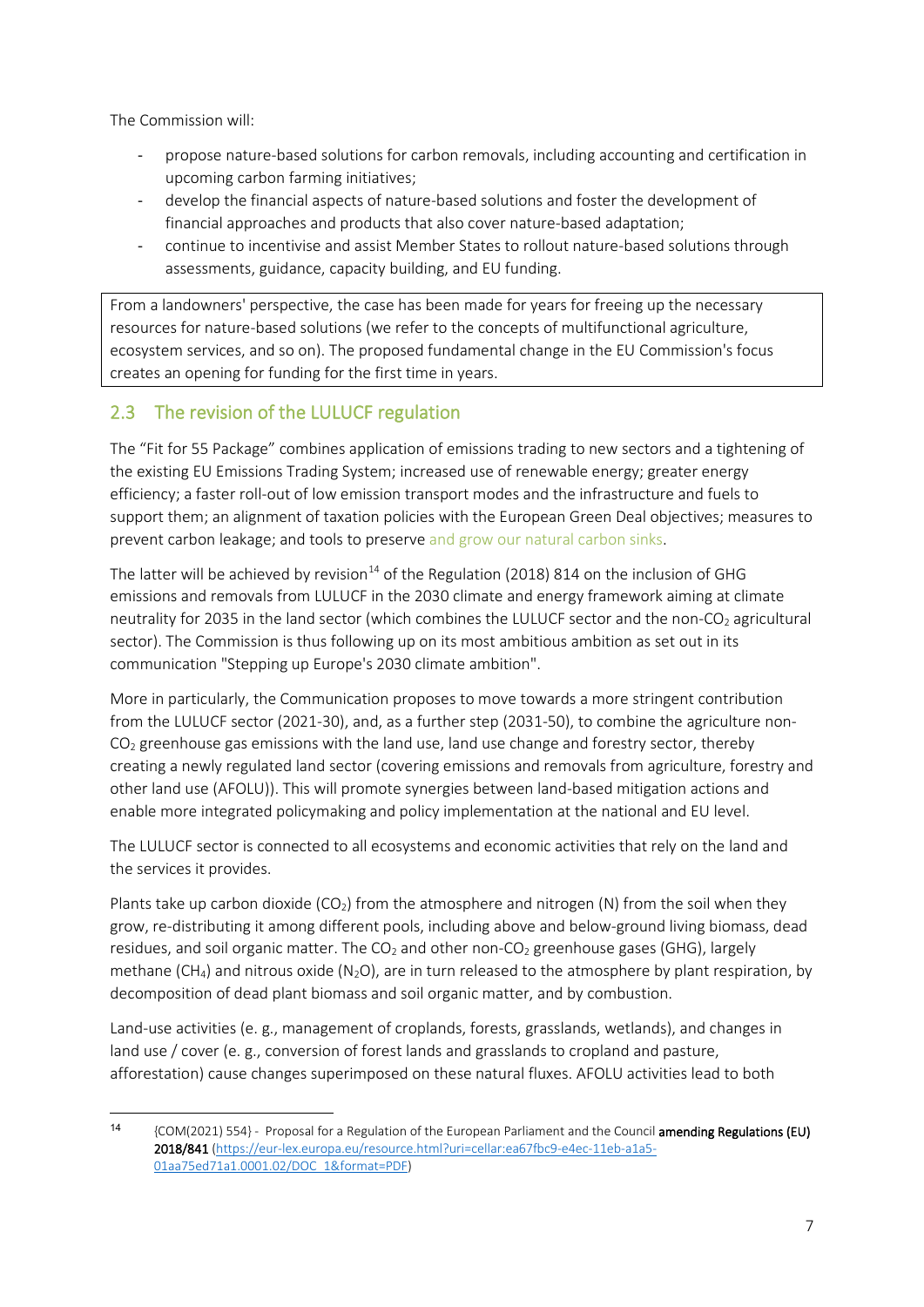sources of CO<sub>2</sub> (e. g., deforestation, peatland drainage) and sinks of CO<sub>2</sub> (e. g., afforestation, management for soil carbon sequestration), and of non-CO<sub>2</sub> emissions primarily from agriculture (e. g., CH<sub>4</sub> from livestock and rice cultivation,  $N_2O$  from manure).

Therefore, the LULUCF Regulation presents synergies with many other EU policy initiatives that cover land-related activities.



Under the current "no debit rule" MS are committed to ensure that the greenhouse gas emissions do not exceed removals.

However, the insufficient integration of the land sector into climate policies is a problem, because the Agriculture and LULUCF sectors have no integrated target, are covered by two different pieces of legislation, and are linked by flexibility rules which presented some limitations.

Therefore, by 2030 both LULUCF and non-CO2 agricultural sectors will be integrated into one AFOLU sector. The analysis underpinning the Communication shows that the land sector would have the potential to become climate-neutral by around 2035 in a cost-effective manner, and subsequently generate more  $CO<sub>2</sub>$  removals than greenhouse gas emissions.

In the LULUCF sector the Union targets 310 MtCO<sub>2</sub>eq of net removals by 2030 (compared to the previous 225 MtCO<sub>2</sub>eq). The 2030 target will be the starting point of the land sector pathway between 2030 and 2050 for achieving economy-wide climate neutrality.

In the combined LULUCF and non- $CO<sub>2</sub>$  agricultural sectors climate neutrality in the Union-wide greenhouse gas emissions and removals must be achieved at the latest by 2035.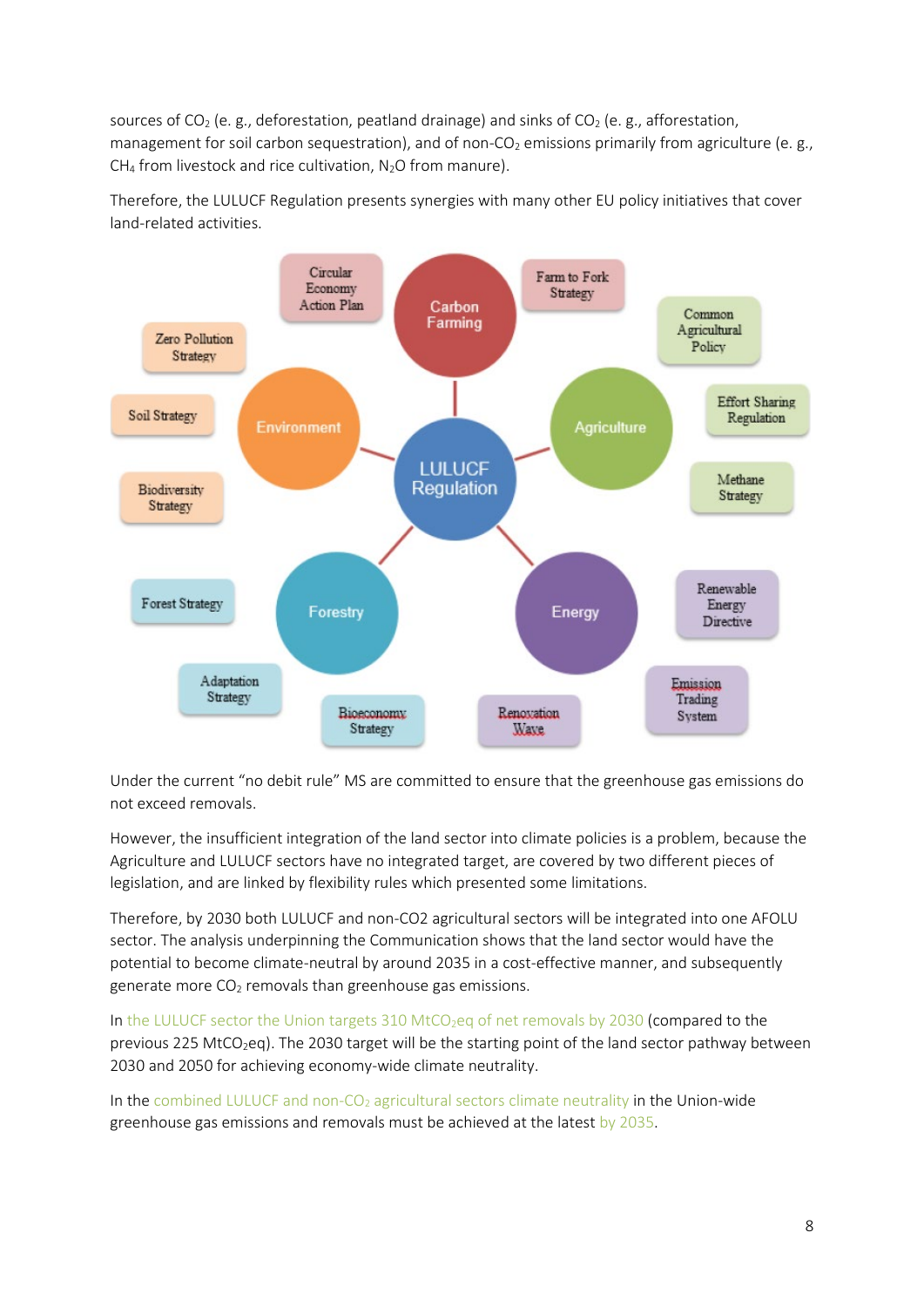From 2036 onwards, the combined sector will need to generate further carbon removals to balance remaining emissions in other sectors, based on a robust carbon removal certification system.

As said already before, landowners favour the combination of LULUCF and non-CO<sub>2</sub> agricultural sectors because as foresters were not taken for their full value in LULUCF, landowners believe that by getting access to carbon credits also forester will finally be rewarded for their contribution to mitigate and adapt to climate change by actively managing their forests.

# 3 The Green Deal and its F2F and Biodiversity Strategies

On 11 December 2019 the European Commission published its Communication on the European Green Deal which is defined as "a new growth strategy that aims to transform the EU into a fair and prosperous society, with a modern, resource efficient and competitive economy where there are no net emissions of greenhouse gases in 2050 and where economic growth is decoupled from resource use".

The Green Deal is an integral part of the Commission's strategy to implement the United Nations Agenda and Sustainable Development Goals. The Communication presents an initial roadmap of key policies and measures needed to achieve the above objectives.

It is stated that to deliver on these objectives "all EU actions and policies will have to contribute" and therefore there is a need to rethink policies in a wide spectrum of sectors including "food and agriculture" (cf. the CAP legislative proposals of June 2018).

It is also indicated that apart from new initiatives, the Commission will work with MS "to ensure that current legislation and policies relevant to the Green Deal are enforced and effectively implemented".

More specifically, section 2.1.6. 'From Farm to Fork' (F2F) describes the design of a fair, healthy, and environmentally friendly food system and section 2.1.7. describes how the EU intends to preserve and restore ecosystems and biodiversity.

# 3.1 The F2F Strategy

On 20 May 2020, the **Farm to Fork Strategy** was published. The Farm to Fork Strategy is at the heart of the Green Deal. It addresses comprehensively the challenges of sustainable food systems and recognises the inextricable links between healthy people, healthy societies, and a healthy planet. The COVID-19 pandemic has underlined the importance of a robust and resilient food system that functions in all circumstances and can ensure access to sufficient supply of affordable food for citizens.

The change in language is remarkable - "food", "food systems", "sustainable food systems" - and illustrates the fundamental shift in the policy approach from agricultural policy towards food policy, from a farmer focused policy towards a food supply chain focused policy.

All actors of the food supply chain have their responsibility in delivering a sustainable food system, including the consumer through an appropriate diet.

Overall, the Commissions' F2F strategy fits into a larger shift in EU consumer and citizen concerns, where food safety and security are expected as given, whereas action on sustainability and climate change is in high demand. The F2F, together with its sister policies, is meant to be the response by Europe to this increasing pressure.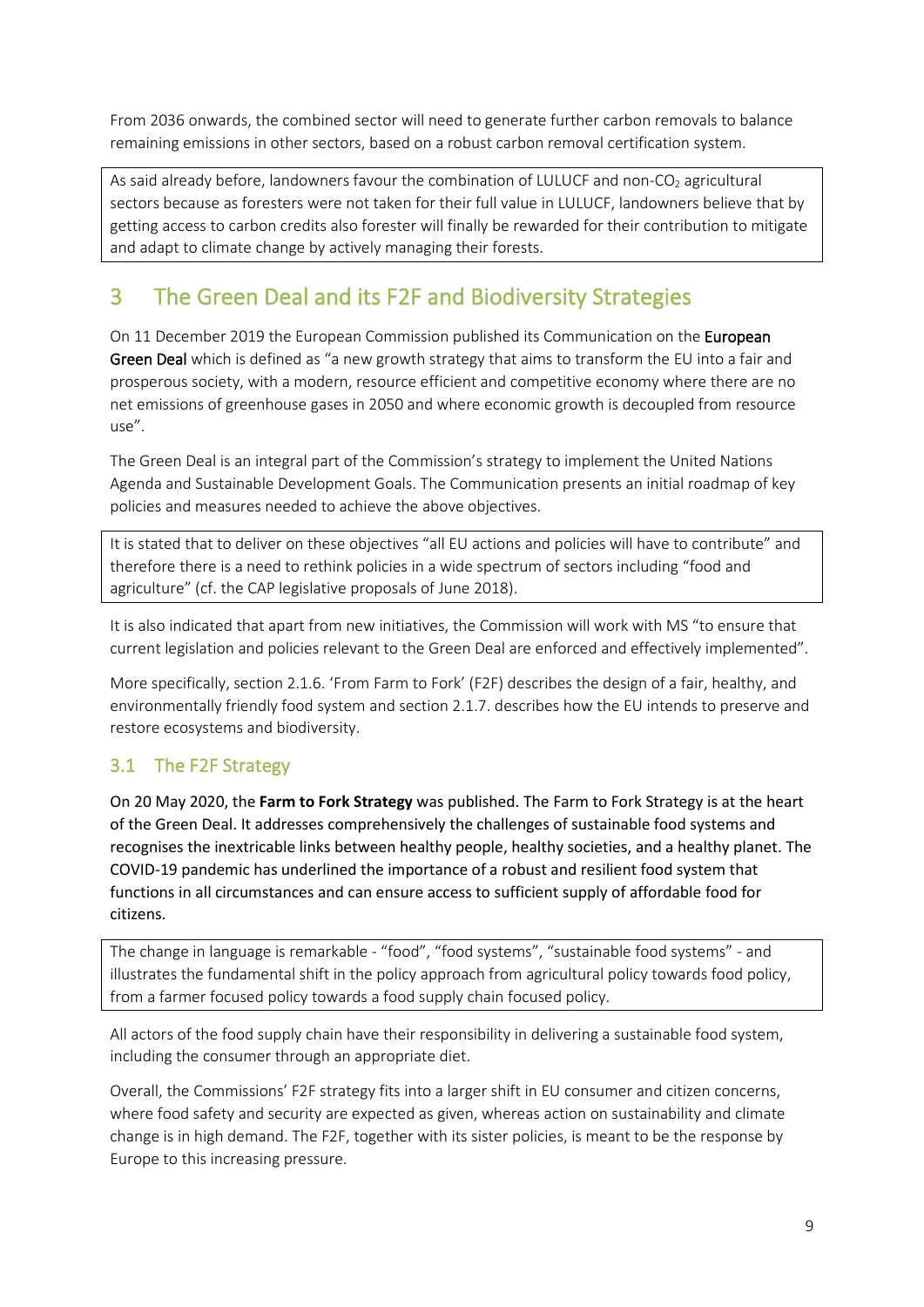However, F2F goes far beyond the boundaries of merely dealing with emissions from the agricultural sector. In the EU Communication, it specifically notes that it is also meant to combat biodiversity decline, reducing pest and diseases pressure, combat soil degradation, and take action not just on the farm side, but also tackle suppliers of farm inputs, food processors, transport, retailers and reduce (food) waste in the chain. So, there is an explicit link to the Biodiversity Strategy.

European food should now also become the global standard for sustainability. This means they need to deliver food security and nutrition for all in such a way that the economic, social and environmental bases to generate food security and nutrition for future generations are not compromised.

To achieve sustainable food production, the Commission relies on product (new varieties of seed, new breeding techniques, new balance between animal and vegetable proteins, …), process (nature-based technological and digital solutions, reduced input use, carbon sequestration by farmers and foresters, production of renewable energy, anaerobic digesters for biogas production from agriculture waste and residues, ...) and system innovation (circular bio-based economy, creative reuse of waste, ...).

An example of a new green business model is carbon sequestration by farmers and foresters. Farming practices that remove  $CO<sub>2</sub>$  from the atmosphere contribute to the climate neutrality objective and should be rewarded, either via the common agricultural policy (CAP) or other public or private initiatives (carbon market<sup>15</sup>). As said before, a new EU carbon farming initiative under the Climate Pact will promote this new business model, which provides farmers with a new source of income and helps other sectors to decarbonise the food chain.

What is severely lacking is EU-delivered financial support<sup>16</sup>. From the current communication it is hard to see that, apart from the CAP and CFP envelope, additional resources will be made available to support the ten targets. Whether or not carbon offsetting, greater cooperative/union power, and additional labelling can make up for a) the increased expectations and demands and b) any fall in production through applied measures or conversion to organic farming or c) additional costs for environmental stewardship remains unclear.

#### 3.2 The Biodiversity Strategy

On 20 May 2020, the EU Biodiversity Strategy was published.

Biodiversity and ecosystems provide us with food, health and medicines, materials, recreation, and wellbeing. They filter our air and water, help keep the climate in balance, convert waste back into resources, pollinate and fertilise crops and much more. We are losing nature like never before, because of unsustainable human activities. Biodiversity loss and the climate crisis are interdependent, and they exacerbate each other. Restoring forests, soils and wetlands and creating green spaces in cities is essential to achieve the climate change mitigation needed by 2030.

The last years, action on the protection and restoration of nature and biodiversity has been significant. However, it will not halt biodiversity loss. Land use change, increasing exploitation of natural

<sup>15</sup> Robust certification rules for carbon removals in agriculture and forestry are the first step to enable payments to farmers and foresters for the carbon sequestration they provide. Member States could use these rules to design CAP payments based on the carbon sequestered; moreover, private companies could also be interested in purchasing such certificates to support climate action, thus providing an additional incentive (on top of CAP payments) to farmers and foresters for carbon sequestration.

<sup>&</sup>lt;sup>16</sup> The financial support for farmers will decline due to a decrease of the global budget combined with redistributive mechanisms (from the West to the East, from pillar I to pillar 2, from big farms (capping) to small & medium sized farmers, from individual farmers to organised farmers, etc…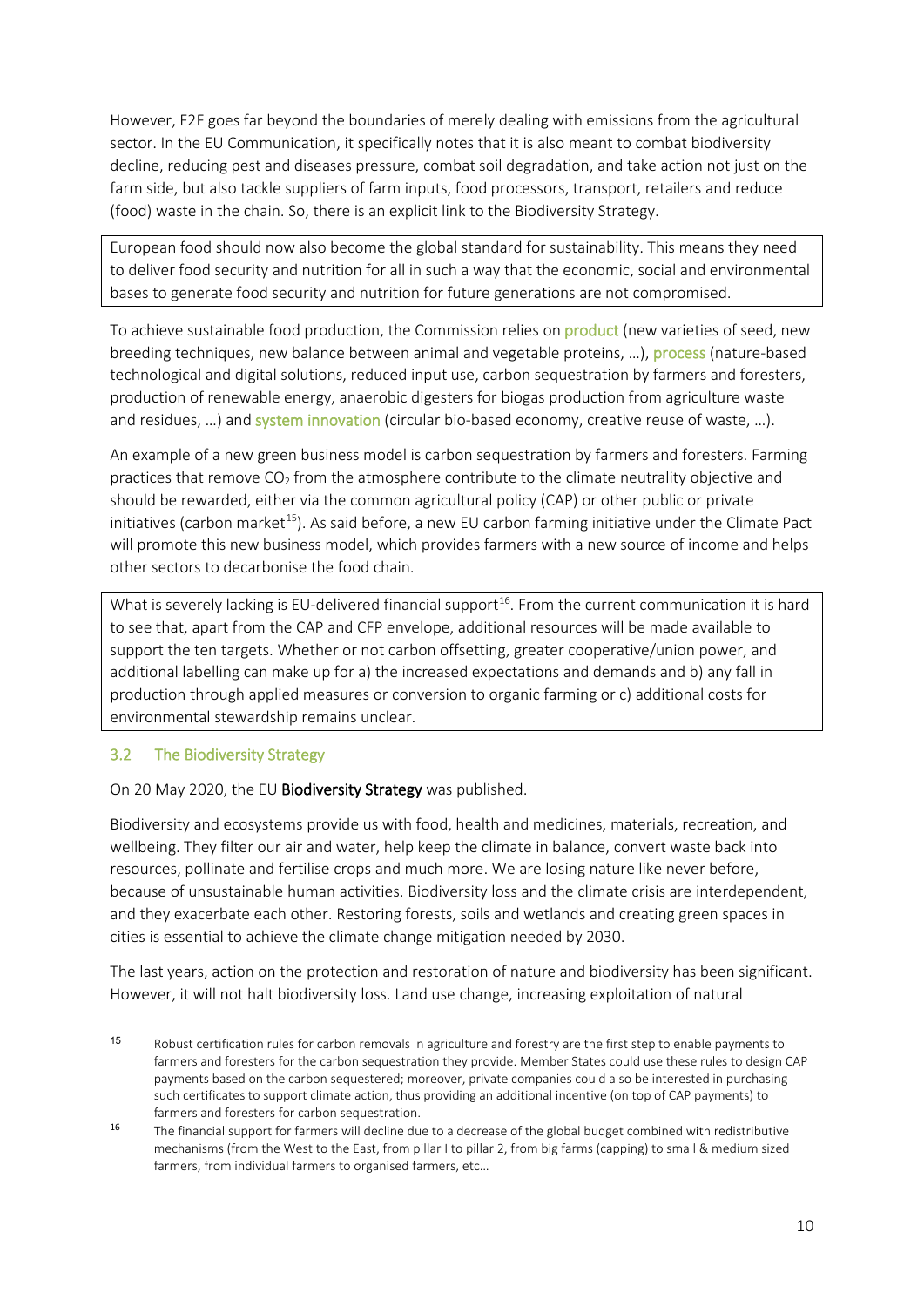resources, climate change, pollution and the spread of invasive alien species are increasing pressures on natural habitats and biodiversity at a faster rate than actions for protection and restoration. Restoration initiatives have been too small-scale, implementation and enforcement of legislation have been inadequate, integration of biodiversity objectives into other policies has not had the political priority it needed, and funding has not been enough.

As the Commission lacks sufficient public funding, it is looking for private funds. Therefore, the Commission develops a business case for biodiversity and by extension nature. And it is compelling.

# 4 The Common Agricultural Policy

## 4.1 The CAP Reform proposal

The Commission presented its proposals for the CAP reform in 2018, introducing a more flexible, performance and results-based approach that takes into account local conditions and needs, while increasing EU level ambitions in terms of sustainability. The new CAP is built around nine objectives, which is also the basis upon which EU countries design their CAP strategic plans<sup>17</sup>.

Following the publication of the Farm to Fork and Biodiversity strategies in May 2020 a structured dialogue between the Commission and Member States was put in place. These two strategies will enable the transition towards the increased sustainability of our food systems and to tackle the key drivers of biodiversity loss.

This transition will be supported by a CAP<sup>18</sup> that focuses on the Green Deal. The requirement to improve the efficiency and effectiveness of direct payments by capping and better targeting income support to farmers who need it and who deliver on the green ambition, rather than to entities and companies who merely own farm land, remains an essential element of the future CAP. Enhanced conditionality links EU-funded income support to environment- and climate friendly farming practices and standards. The new eco-schemes will offer a major stream of funding to boost sustainable practices, such as precision agriculture, agroecology (including organic farming), carbon farming and agroforestry. Agri-environment-climate measures and investments financed through pillar II rural development support will enhance ecosystems, promote resource efficiency, help to move towards a low-carbon, climate resilient economy. The Commission made recommendations to each Member State on the nine specific objectives of the CAP, before they formally submit the draft National Strategic Plans. Supporting viable farm income and improving farmers' position in the value chain, are also objectives foreseen for the CAP Strategic Plan Regulation<sup>19</sup>. It includes a large variety of types of interventions (in both pillars of the CAP) to facilitate the achievement of this objective. Next to income support, it foresees, for example, supporting cooperation among farmers and collective approaches within producer organisations and associations of producer organisations<sup>20</sup> as key tools to cope with

<sup>17</sup> {COM (2018) 392} - Communication from the Commission to the European Parliament, the Council, the European Economic and Social Committee and the Committee of the Regions – draft Regulation establishing rules for CAP Strategic Plans (https://ec.europa.eu/info/publications/natural-resources-and-environment)

<sup>18</sup> Factsheet "How the future CAP will contribute to the EU Green Deal", Factsheet "EU Green Deal's benefits for farmers" and {SWD (2020) 93} Analysis of links between CAP Reform and Green Deal, all three published on 20.05.20.

<sup>19</sup> Article 6.1. i) of the draft Regulation establishing rules for CAP Strategic Plans {COM (2018) 392}<br>20 A wide sange of peccible tools can be used by these examinations. Member States may decide in

A wide range of possible tools can be used by these organisations. Member States may decide in their CAP Strategic Plans to use up to 3% of their allocation for direct payments for these interventions in sectors other than those for which specific schemes already exist Article 60 of the draft Regulation establishing rules for CAP Strategic Plans {COM (2018) 392} lists the full range of types of intervention that can be selected, including soil conservation, organic farming, energy saving, waste reduction or ecological packaging).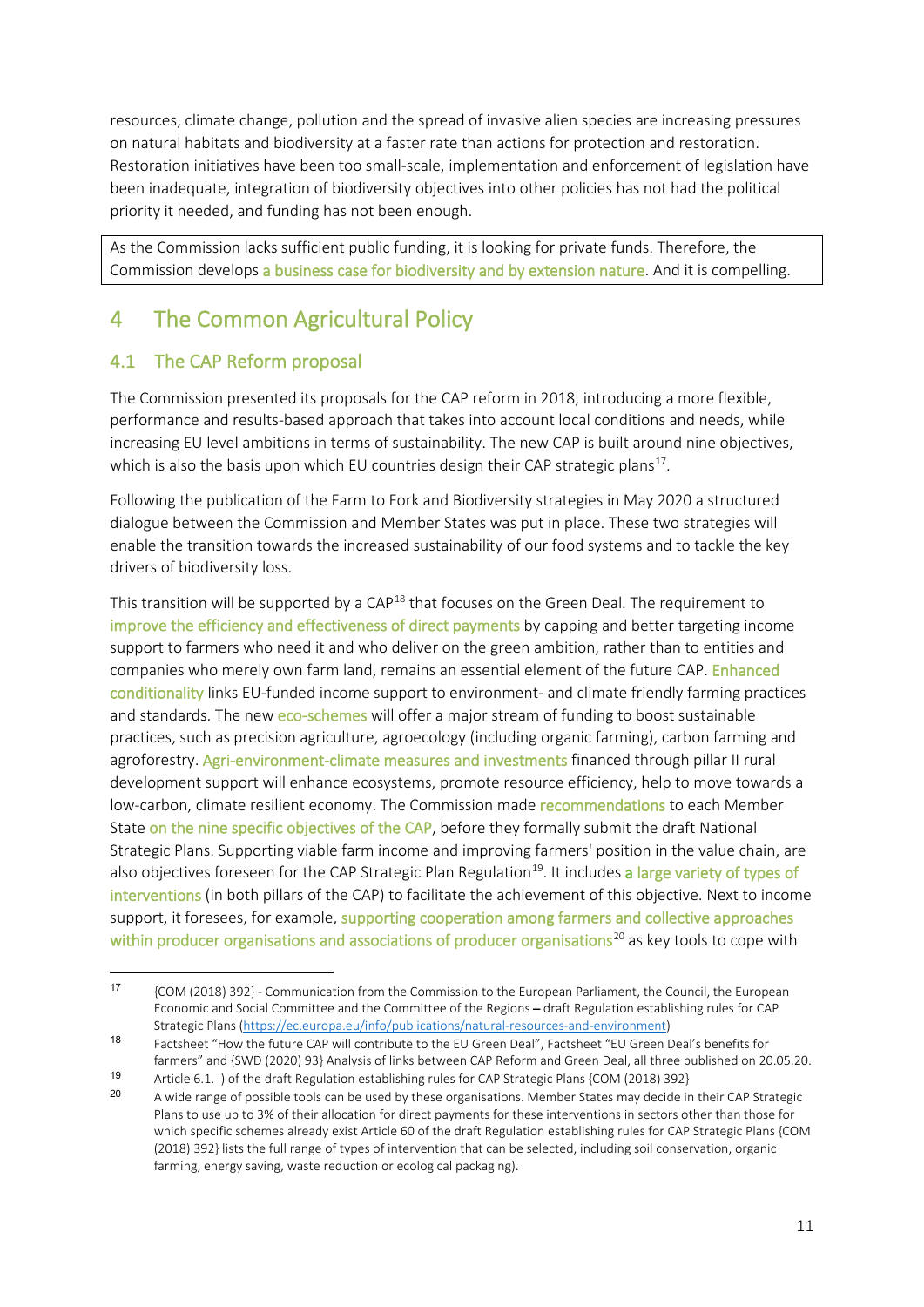the new economic and environmental challenges. systems. Indeed, the Member States can design sectoral interventions<sup>21</sup> in addition to those sectors for which it is currently already possible (i.e. fruit and vegetables, olive oil and table olives, wine, apiculture, and hops).

In its proposals, the Commission sets out a new green architecture for the CAP, featuring strengthened mandatory requirements and increased funding opportunities for green farming.



Amongst the measures foreseen in the proposals are:

- the preservation of soils through requirements to protect carbon-rich wetlands and practice crop rotation;
- an obligatory nutrient management tool, designed to help farmers improve water quality and reduce ammonia and nitrous oxide levels on their farms;
- a new stream of funding from the CAP's direct payments budget for eco-schemes, which will support and incentivise farmers to undertake agricultural practices beneficial for the climate, biodiversity, and the environment.

The European Parliament and Council agreed on their negotiating positions on the reform of the CAP respectively on 23 and 21 October 2020, enabling the start of the trilogues on 10 November 2020. The Commission is determined to play its full role in the CAP trilogue negotiations, as an honest broker between the co-legislators and as a driving force for greater sustainability to deliver on the European Green Deal objectives.

The Commission is tasked to approve the CAP strategic plans, once officially submitted by the Member States. During the approval process, which will be based on the criteria laid down in the future CAP strategic plan regulation, the Commission will use the recommendations as an important reference document to assess the plans.

<sup>21</sup> In addition to the sectoral programmes, under the proposed CAP strategic plan regulation Member States retain the possibility to spend a limited share of their direct payments (up to 10%, with a possible additional 2% for protein crops) in the form of coupled income support for certain sectors. These interventions aim to address specific difficulties by improving the competitiveness, sustainability or quality of the sectors concerned (Article 29 – 33 of the draft Regulation establishing rules for CAP Strategic Plans {COM (2018) 392}).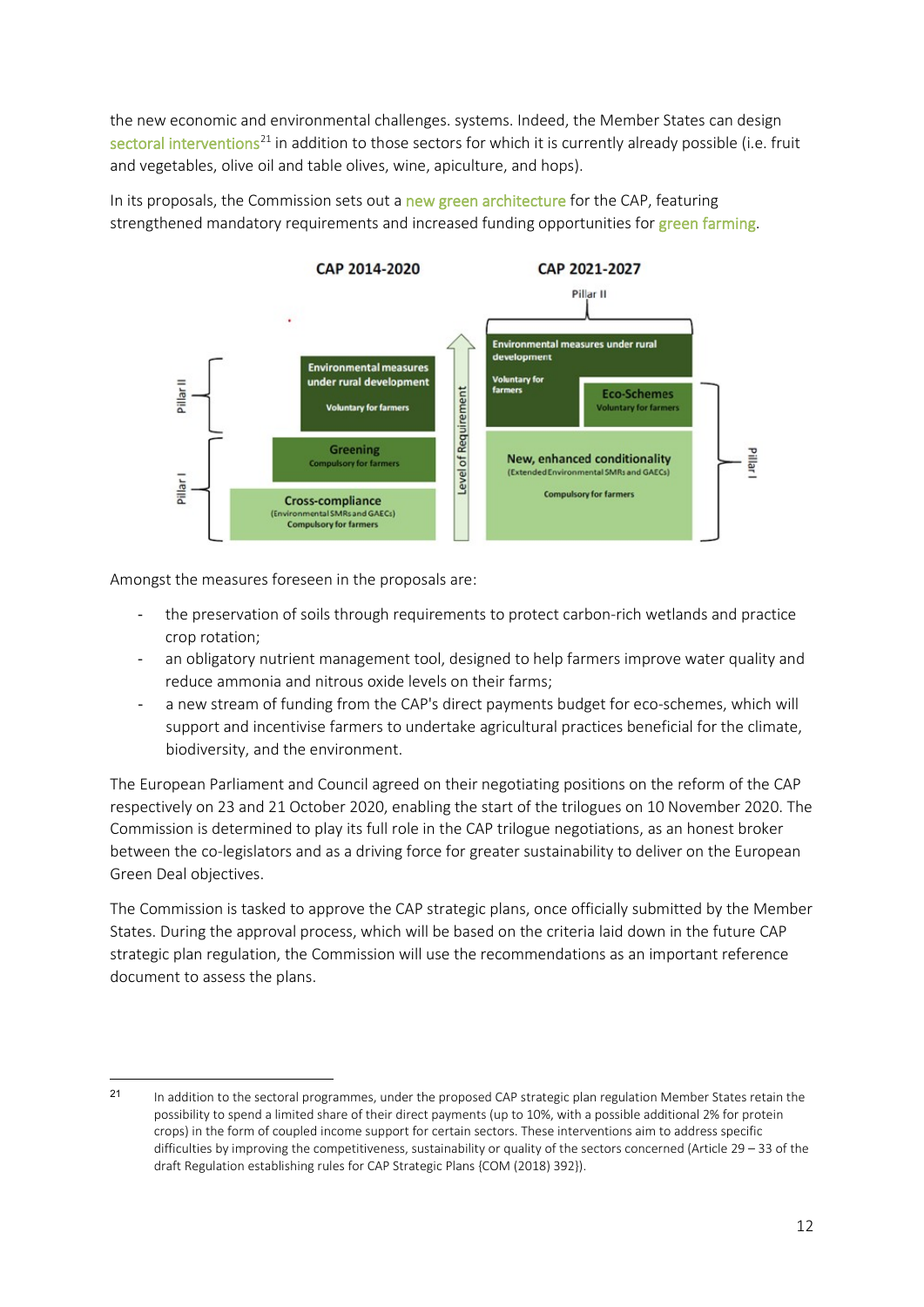On 18 December 2020 the European Commission published its Communication on the recommendations for the CAP national strategic plans<sup>22</sup>.

Member States have until 1 January 2022 to submit their plans. The Commission will work to scrutinise and approve the plans, in time for their application as of 1 January 2023.

### 4.2 The eco-schemes

On 14 January 2021, the Commission published a list of potential agricultural practices<sup>23</sup> that the ecoschemes could support in the future common agricultural policy (CAP). This list aims to contribute to the debate around the CAP reform and its role in reaching the Green Deal targets.

Eco-schemes are a new instrument designed to reward farmers that choose to go one step further in terms of environmental care and climate action.

To be supported by eco-schemes, agricultural practices should:

- cover activities related to climate, environment, animal welfare and antimicrobial resistance
- be defined on the basis of the needs and priorities identified at national/regional levels in their CAP strategic plans
- their level of ambition has to go beyond the requirements and obligations set by conditionality
- contribute to reaching the EU Green Deal targets

As a reminder, the EU Green Deal Targets are:

- Reduce by 50% the overall use and risk of chemical pesticides and reduce use by 50% of more hazardous pesticides by 2030
- Achieve at least 25% of the EU's agricultural land under organic farming and a significant increase in organic aquaculture by 2030
- Reduce nutrient losses by at least 50% while ensuring no deterioration in soil fertility; this will reduce use of fertilisers by at least 20 % by 2030
- Bring back at least 10% of agricultural area under high diversity landscape features by 2030
- Reduce sales of antimicrobials for farmed animals and in aquaculture by 50% by 2030

The comprehensive list includes organic farming practices, agroecology practices such as crop rotation with leguminous crops or low intensity grass-based livestock systems, carbon farming practices such as conservation agriculture or the extensive use of permanent grassland, precision farming with for instance precision crop farming to reduce inputs or the use of feed additives to decrease emissions from enteric fermentation, and husbandry practices in favour of animal welfare and/or reducing the needs for antimicrobial substances.

<sup>22</sup> {COM(2020) 846} - Communication from the Commission to the European Parliament, the Council, the European Economic and Social Committee and the Committee of the Regions – Recommendations to the Member States as regards their strategic plan for the Common Agricultural Policy (https://ec.europa.eu/info/food-farmingfisheries/key-policies/common-agricultural-policy/cap-strategic-plans\_en)

<sup>23</sup> With the publication of the "List of potential agricultural practices that eco-schemes could support", the Commission contributes to the debate, enhances transparency of the process and gives farmers, administrations, scientists, stakeholders and the public the opportunity to discuss eco-schemes. (https://ec.europa.eu/info/news/commissionpublishes-list-potential-eco-schemes-2021-jan-14\_en)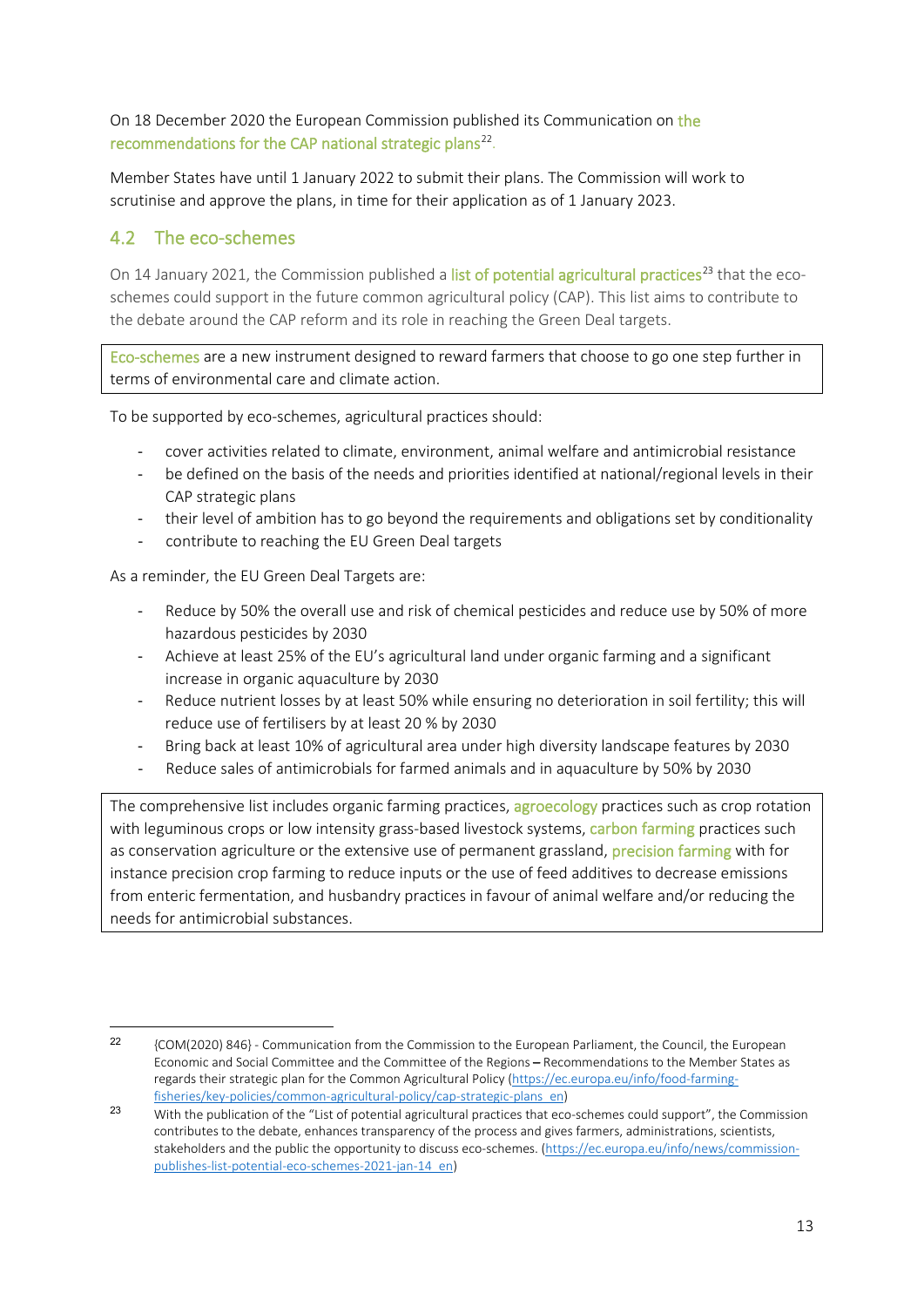CAP Strategic Plans will put into practice enhanced conditionality, eco-schemes, farm advisory services as well as agri-environmental and climate measures and investments to address the Green Deal targets through the following actions:

- a. Climate change mitigation, including reduction of GHG emissions from agricultural practices, as well as maintenance of existing carbon stores and enhancement of carbon sequestration
- b. Climate change adaptation, including actions to improve resilience of food production systems, and animal and plant diversity for stronger resistance to diseases and climate change
- c. Protection or improvement of water quality and reduction of pressure on water resources
- d. Prevention of soil degradation, soil restoration, improvement of soil fertility and of nutrient management
- e. Protection of biodiversity, conservation or restoration of habitats or species, including maintenance and creation of landscape features or non-productive areas
- f. Actions for a sustainable and reduced use of pesticides, particularly pesticides that present a risk for human health or environment
- g. Actions to enhance animal welfare or address antimicrobial resistance

In the Technical Guidance Handbook – setting up and implementing result-based carbon farming mechanisms in the  $EU^{24}$  one can find an analysis of the strengths and weaknesses of eco-schemes.

- **Strengths** 
	- o Eco-schemes allow for using the Pillar 1 direct payment budget for achieving environmental and climate objectives in a more targeted way.
	- o Regional programming of Eco-schemes is possible, even if part of national CAP strategic plans.
	- o MS have more flexibility in the amount they pay to farmers than with AECM as the payment level may be calculated as a top-up to the income support for sustainability. Payment calculations are not limited to the requirement only to pay incurred costs or income forgone.
	- o There is a legal right to receive the payment, which means that farmers who want to and are eligible cannot be excluded for budgetary or other reasons.
	- o Programming on MS not regional level: opportunity to design measures in a more coherent way (e.g. national support for organic farming, pasture-based ruminant systems, HNV farming etc.)
	- o The commitment is normally for one year, which means adoption barriers to farmers may be lower as they can try out Eco-schemes without committing to a multi-annual contract.
	- o Higher acceptance in agricultural sector as only genuine farmers are eligible as beneficiaries.
- Weaknesses
	- o Budgetary rules do not allow unspent funds under the European Agricultural Guarantee Fund (EAGF) to be rolled over to the subsequent year if the target uptake value has not been reached, unlike the EAFRD. Legal clarification is needed in order to understand if some flexibility can be applied to the budgetary rules once the unspent funds are used to fund the specific environmental and climate objectives.

<sup>24</sup> See footnote 1, the Technical Guidance Handbook – setting up and implementing result-based carbon farming mechanisms in the EU (https://ec.europa.eu/clima/content/carbon-farming\_en)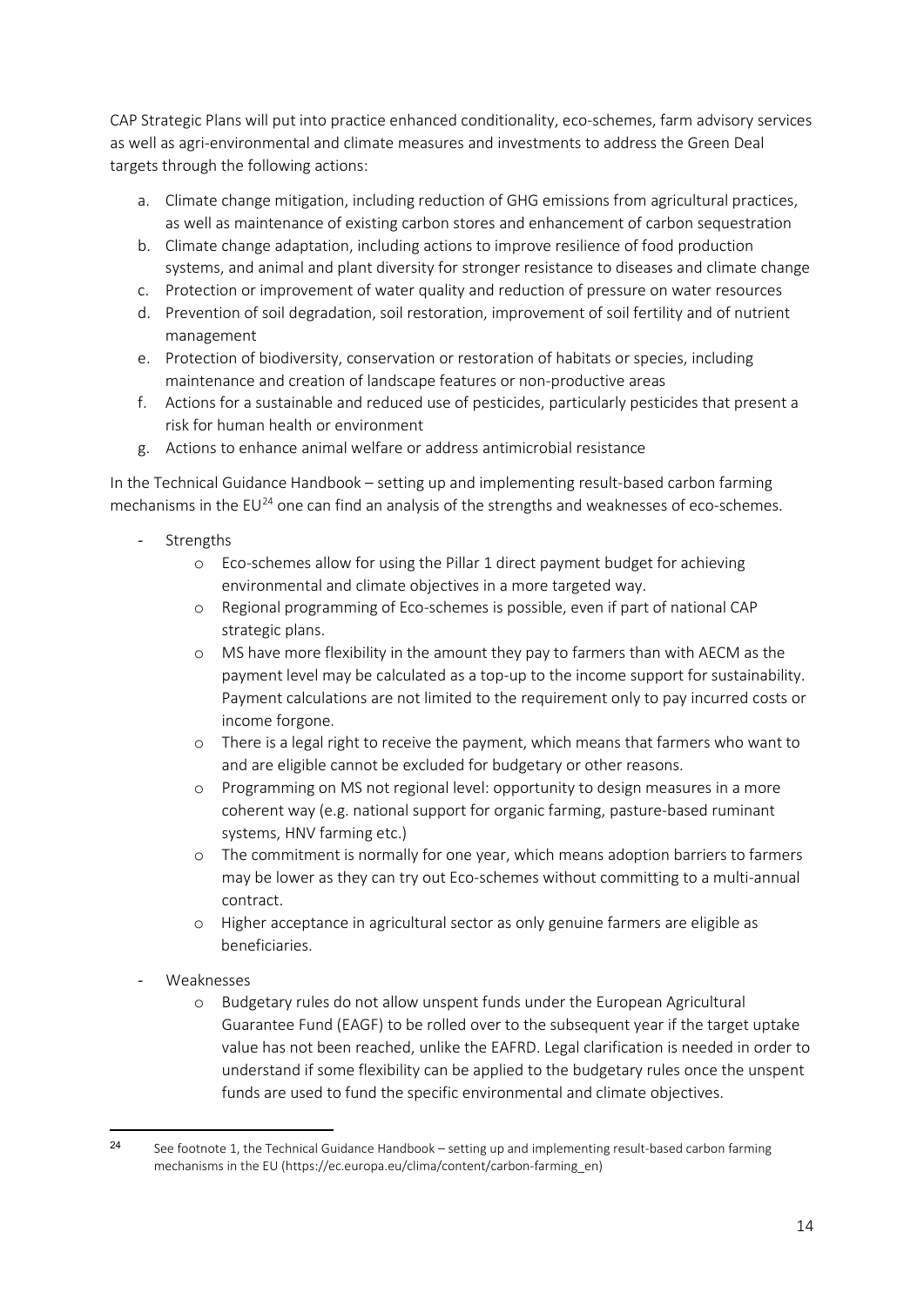- o If too many participants, either Basic or Eco-scheme payments may have to be reduced to respect budgets.
- o Risk of double funding: AECMs can be supported as Pillar 1 Eco-schemes and as AECMs in Pillar 2. Pillar 1 Eco-Schemes should not overlap with Pillar 2 AECMs to avoid double funding, but there is a danger that efforts to mitigate the risk of double funding could negatively impact on complementarity between schemes.
- o Environment and climate measures need a long-term perspective to achieve impacts. Annual commitments linked to annual budgets may be ineffective, e.g. for increasing biodiversity, as farmers can drop the measure after one year, but longer-term commitments can be programmed despite budget constraints.
- o Eco-schemes and payment rates could change annually. Thus, compared to multiannual commitments, farmers' planning security decreases.
- o Member States' flexibility in scope of design of Eco-schemes could lead to ineffective agri-environment and climate measures (race to the bottom).

In the Q&A regarding eco-schemes presented by the Commission at the Management Committee on Direct Payments of 11 November 2020, the following elements are worth noting:

- Eco-scheme payments will be made under the Pillar I budget. This means that they must be spent in the designated year, while pillar II unused funds can be carried forward from one year to the next. However, the MS have the possibility to design multi-annual schemes. (So, it is important that MS provide for this).
- In contrast to pillar II AECM (Agriculture, Environmental, Climate Measures),
	- o the eco-scheme payment will be restricted to 'genuine farmers' for 'eligible' areas (What's a good point as long as you are a 'genuine farmer').
	- o Eco-schemes will probably not be 'open-ended' as this would lead to a reduction of the basic payments if the interest were too high. (So not all farmers who might wish to participate will be guaranteed enrolment).
	- o The payment will be related to compensating for costs incurred or income foregone (no extra income) because of WTO compliance (green box).
- Another element is the way farmers will be encouraged to adapt their behaviour:
	- o By modifying their operation to become more environmentally friendly
	- o By maintaining an environmentally friendly operation (the early movers)
- Looking at the proposed list of practices that could be eligible for eco-schemes, at first sight it seems more attractive to reach the envisaged targets by AECM Pillar II payments because,
	- o The impact of the applied measures is only visible after several years.
	- o It avoids over subsidization because of the per ha payments in pillar I, by using another unit base (i.e. per animal, per action, …)
- The question remains which measures make sense from an administrative (payable within the year), environmental and farmers' point of view. Ideally, a good eco-scheme practice should have an environmental effect starting from day 1, e.g.
	- o Crop diversification
	- o Landscape fragmentation (hedges, …)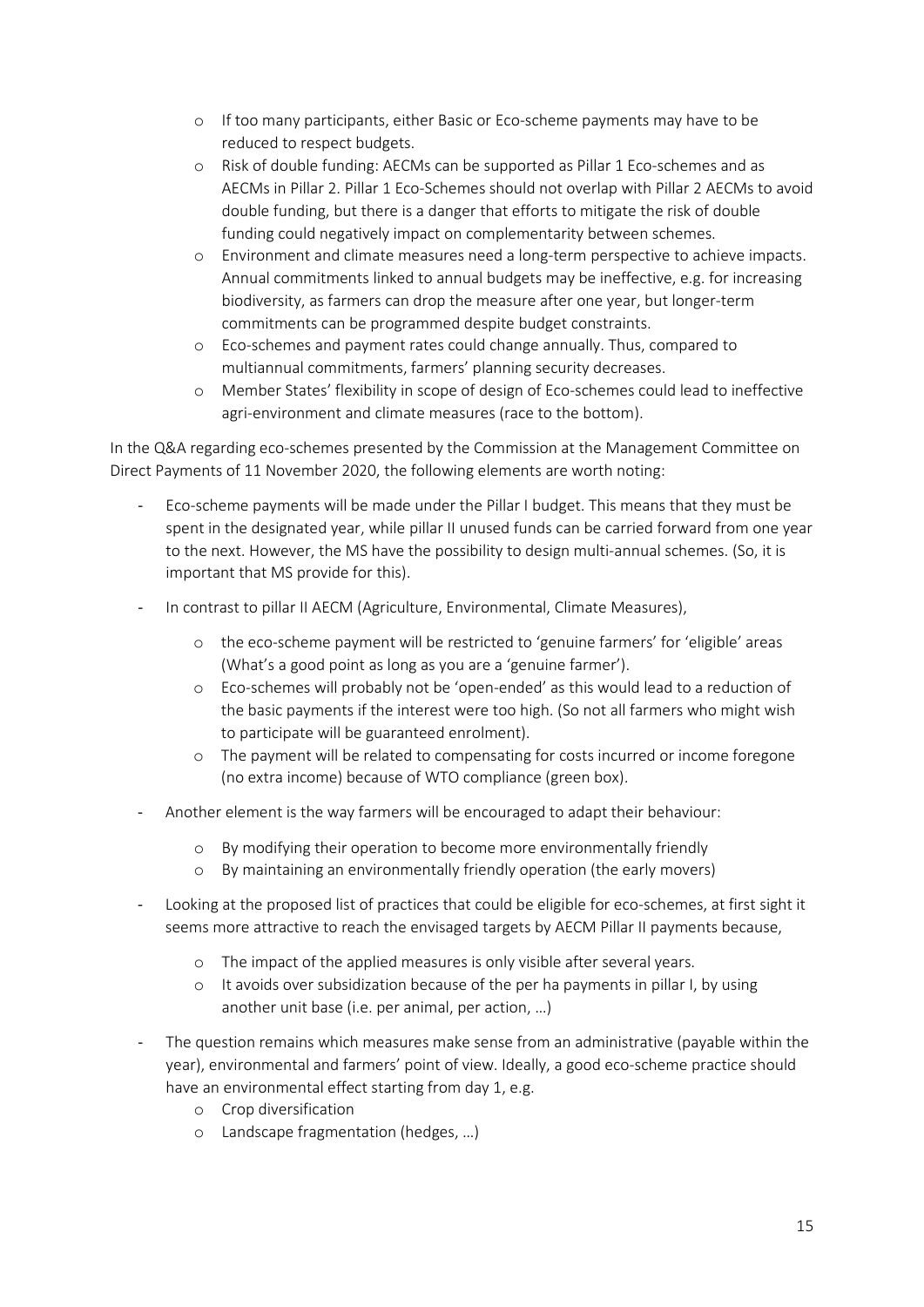- o Orphan crops (crops only produced locally and not traded internationally), unmanaged grass strips
- o Stubble fields
- o Ban on pesticides on arable land

This could imply that practices which only deliver results with a delay, are better off with support through pillar II.

## 4.3 The National Strategic Plans

The Commission already included carbon farming in its recommendations to the Member States' CAP Strategic Plans. To be able to benefit of carbon farming the following key choices should be taken up in the National Strategic plans<sup>25</sup>

- Article 96 and 97 (SWOT Assessment)
	- o identify carbon farming needs and opportunities for different farming systems, soil types and land cover, including drained peatland and existing agroforestry systems
	- o detail how these are to be addressed through the coherent choice of interventions across the whole CAP, as part of the green architecture
	- o identify co-benefits of meeting carbon farming needs (e.g. for biodiversity, soil quality water quality, flood risk management, diversifying income)
- Article 4(b)iii (Definitions)
	- o ensure that the definition of permanent grassland and permanent pasture includes permanent grassland habitats with shrubs and/or trees, including pastoral agroforestry systems
- Article 4(b)I (Definitions)
	- o ensure that this definition of arable land includes arable agroforestry systems
- Article 11 (GAEC)
	- o maintain permanent grassland ratio (GAEC 1)
	- o protect wetland and peatland (GAEC 2)
	- o tillage management, protection of soils in winter and crop rotation (GAEC 6, GAEC and GAEC 8)
	- o protect all woody landscape features, wetlands and non-productive areas (GAEC 9)
	- o protect all permanent grassland habitats in Natura 2000 sites (GAEC 10)
- Article 13 and 72 (Farm Advisory Services)
	- o ensure that Farm Advisory Services and the wider AKIS system provide up-to-date technical advice on needs/benefits of carbon farming
	- o provide technical training on carbon farming for advisory services (public and private)
- Article 28 (Eco-schemes)
	- o top-up to basic income support, for agroforestry systems
	- o top-up to basic income support, proportional to density of woody landscape features (going beyond requirements set out in GAEC 9)
	- o top-up to basic income support, for rewetted peatland
- Article 65 (Environmental management commitments)
	- o result-based pilot schemes for peatland restoration and rewetting

<sup>&</sup>lt;sup>25</sup> {COM (2018) 392} - Communication from the Commission to the European Parliament, the Council, the European Economic and Social Committee and the Committee of the Regions – draft Regulation establishing rules for CAP Strategic Plans (https://ec.europa.eu/info/publications/natural-resources-and-environment)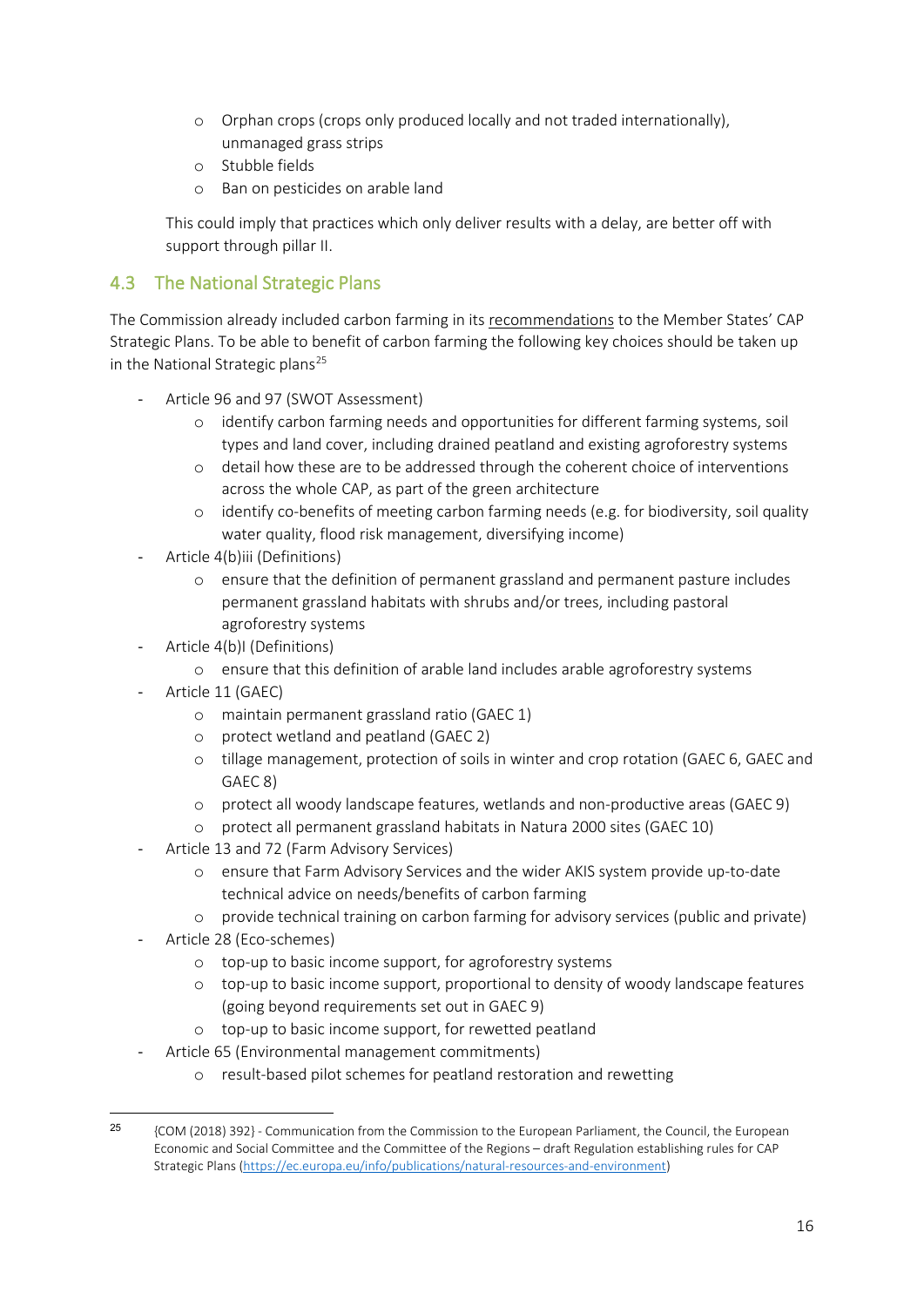- o result-based pilot schemes for management of low-intensity traditional agroforestry systems under threat
- o action-based schemes for SOC in mineral soils and grasslands
- Article 71 (Cooperation)
	- o set up European Innovation Partnership Operational Groups and/or LEADER initiatives for result-based carbon farming

# 5 The carbon farming initiative

## 5.1 In general

On 27 April 2021 the Commission published the final report of a two-year study<sup>26</sup> on how to set up and implement carbon farming in the EU.

The study explored key issues, challenges, trade-offs and design options to develop carbon farming. It reviewed existing schemes that reward climate-related benefits in five promising areas: peatland restoration and rewetting; agroforestry; maintaining and enhancing soil organic carbon (SOC) on mineral soils; managing SOC on grasslands; and livestock farm carbon audit. It also explored how a widespread adoption of carbon farming can be triggered in the EU.

The study concludes that result-based carbon farming can contribute significantly in the EU's efforts to tackle climate change, bringing benefits in terms of carbon sequestration and storage and other cobenefits, such as increased bio-diversity and preservation of eco-systems.

Examples of effective carbon farming practices include:

- Enhancing soil organic carbon in depleted arable land, which also improves the productivity and resilience of farming activities;
- Planting new forests, restoring degraded forests, and improving the management of existing forests;
- Supplying biomass for the production of long-lasting bio-based products (e.g. harvested word products);
- Protecting carbon-rich soils, such as grasslands and peatlands, thanks to appropriate management techniques.

As confirmed in the new Strategy on Adaptation to Climate Change nature-based solutions that remove carbon from the atmosphere can help the EU achieve climate neutrality and should therefore be rewarded. Therefore, as announced in the Farm to Fork Strategy, the Commission will promote carbon farming as a new green business model that creates a new source of income for actors in the bioeconomy, based on the climate benefits they provide. In addition, as announced in the Circular Economy Action Plan, the Commission will develop a regulatory framework for certifying carbon removals based on robust and transparent carbon accounting to monitor and verify the authenticity of carbon removals. Building on this study and on the input from several EU-funded projects and events, the Commission plans to launch the carbon farming initiative by the end of 2021.

<sup>&</sup>lt;sup>26</sup> See footnote 1, the Technical Guidance Handbook – setting up and implementing result-based carbon farming mechanisms in the EU (https://ec.europa.eu/clima/content/carbon-farming\_en)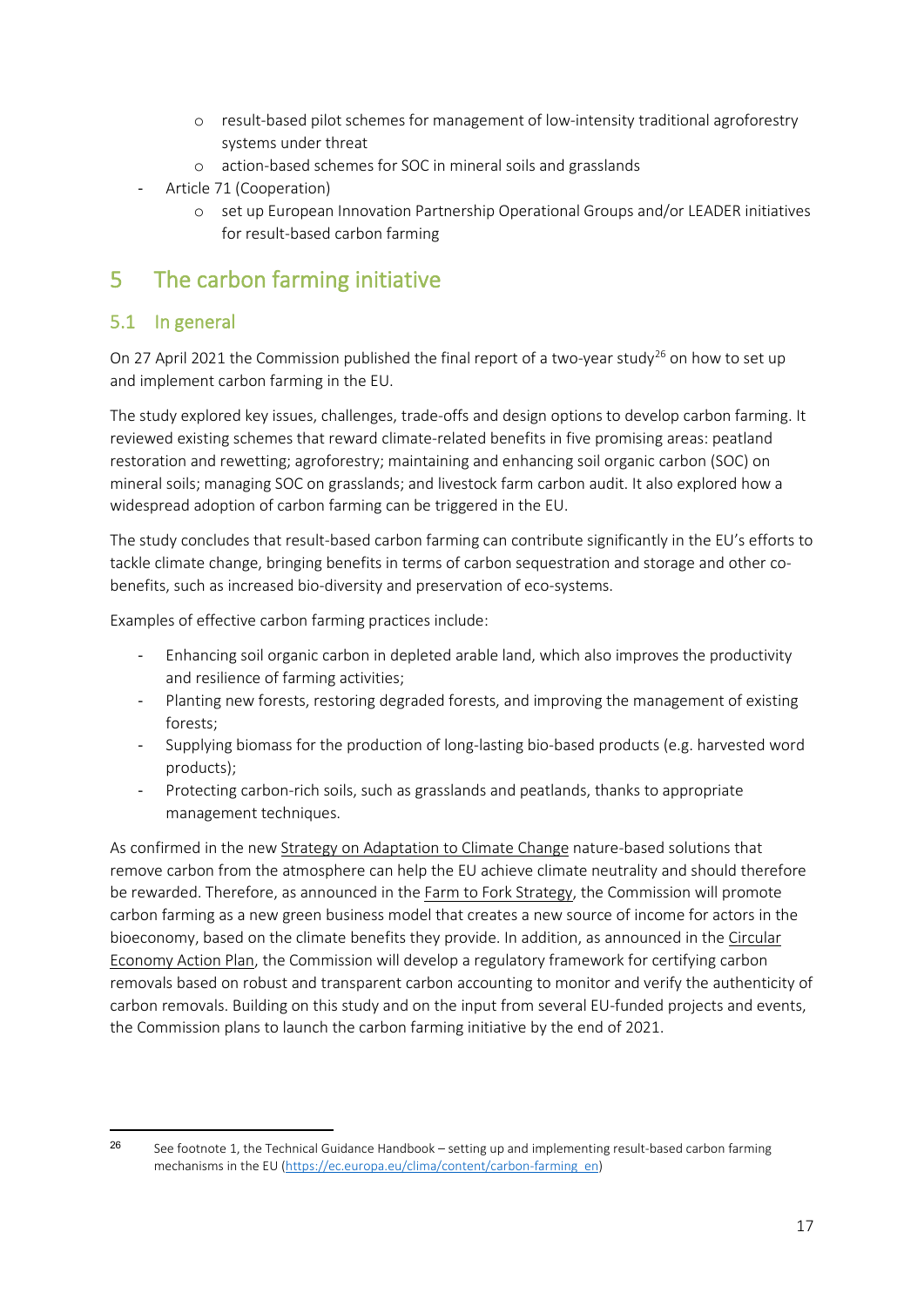## 5.2 Funding

One factor that distinguishes carbon-based farming schemes from the more well-established resultbased biodiversity schemes is the potential for the scheme to be funded by the carbon market. The majority of the non-EU schemes reviewed in the initial research for this study derive their funding from the ability to sell carbon credits on either the compliance or voluntary markets<sup>27</sup>. Credits are issued by a registry after the results are monitored and verified. The credits can be sold either as fungible emissions offset credits or (non-tradeable) emissions reduction certificates<sup>28</sup>.

Public funding is the other major source worth considering in an EU context. As said before, the CAP 2014-20 has funded a wide range of environmental land management schemes through Pillar 2 Rural Development Programmes, including some result-based payments for biodiversity, using the agrienvironment-climate measure, or through EIP-Agri Operational Groups under the co-operation measures. These instruments are designed to create incentive-based voluntary schemes for farmers and/or other land managers. Additionally, the LEADER and community-led local development measures under Pillar 2 offer opportunities to develop bottom-up or area based carbon farming initiatives, including pilot schemes.

The other major source of EU funding is the LIFE programme, the EU's funding instrument for the environment and climate action. This provides smaller-scale funding than CAP, but it has a climate action sub-programme that provides grants for best practice, pilot and demonstration projects that contribute to the reduction of greenhouse gas emissions, the implementation and development of EU policy and law, best practices and solutions13.

Additional national and regional sources of public finding are also available in some Member States. One of the key factors likely to guide the choice of available funding sources is the stringency requirements that the source of funding places on the system of MRV.

#### 5.3 Design elements of a result-based carbon farming scheme

#### 5.3.1 Objective setting and eligibility

- Is the focus on emission reduction, carbon storage or a combination of both?
- What geography is covered?
- What farming systems are covered?
- Who can participate in the scheme?
- Is the whole farm concerned ?
- How is adverse selection and moral hazard avoided?

#### 5.3.2 Baseline and additionality

- What is the baseline against which additionality is measured?
- The scheme has to ensure that results are produced that would not otherwise have happened.

<sup>&</sup>lt;sup>27</sup> There are two different types of carbon markets: emissions trading schemes where the right to emit is bought and sold and offsetting schemes, where emissions reductions are bought and sold. Both schemes trade the same unit: a tonne of carbon dioxide equivalent (CO<sub>2</sub>eq). While the first is always mandatory, the second can be mandatory (through a regulatory compliance scheme) or voluntary.

<sup>&</sup>lt;sup>28</sup> Is Insetting the new Offsetting? Carbon insetting can be defined as a partnership / investment in an emission reducing activity within the sphere of influence or interest of a company (outside WBCSD Scopes 1 and 2), whereby the GHG reductions are acknowledged to be created through partnership and where mutual benefit is derived.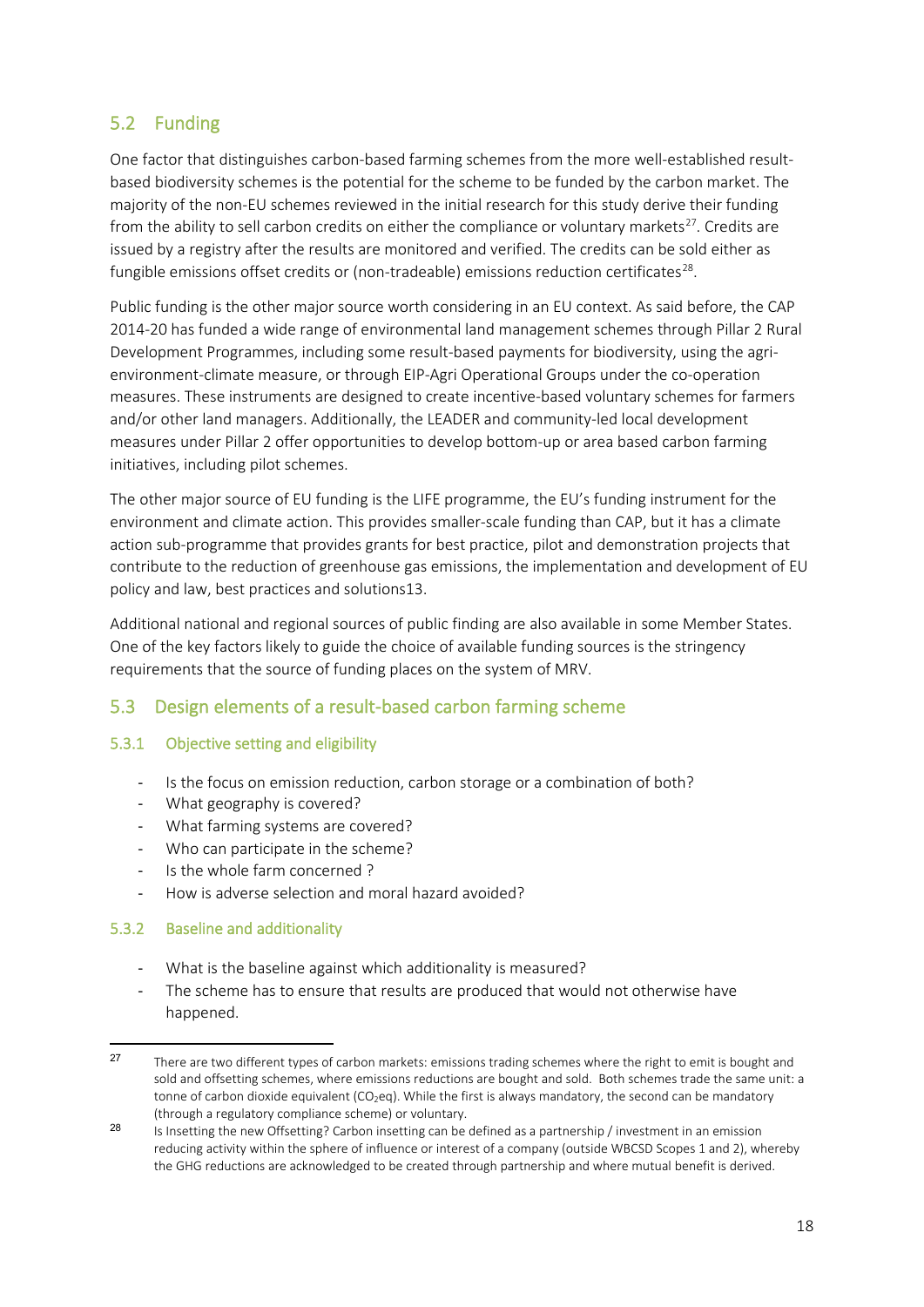- o Environmental additionality
	- Carbon leakage must be avoided, i.e. carbon removals in one area must not be shifted to another area
	- Can encompass the retention of carbon stocks that would otherwise have been released
- o Financial additionality
	- Is this something that farmers would have done anyway, perhaps to achieve improved productivity?
	- I Is it something farmers are being paid to do form another source and therefore a risk of double funding?
- o Regulatory additionality
	- Do the measures go beyond those required under EU (GAEC Standards), national or local legislation?

#### 5.3.3 Permanence

- A widely used standard is that any reductions in GHG emissions And removals of atmospheric carbon should last for at least 100 years .
- How is permanence ensured? What buffers, insurance, or other mechanisms are set up to address natural disturbances?

#### 5.3.4 Result indicators

- Result-based carbon farming schemes need a measurement of climate benefit in terms of mtCO<sub>2</sub>eq of net reductions in carbon emissions or a net increase in stored carbon in soil and biomass.
- One can also choose between the measurement of absolute reductions in emissions, reductions in emission intensity, or a combination of both
- One can choose between direct and proxy measurements of emission reduction
- It is clear that there is a trade-off between certainty of the indicator measurement and the cost

#### 5.3.5 Monitoring, Reporting and Verification (MRV)

- Monitoring, reporting, and verification (MRV) refers to how participants' climate actions and emissions are reliably measured, how they are required to report to authorities, and how authorities verify their accuracy. MRV is integral to result-based carbon farming schemes, as it is the step that quantifies the impact of the climate actions, i.e. the results.
- Monitoring refers to the quantification of GHG emissions or removals, and includes collection of data as well as calculation methods
- Reporting establishes how participants are required to record and communicate monitoring data to relevant authorities and/or government entities
- Verification refers to the process of establishing the truthfulness and accuracy of reporting

#### 5.3.6 Reward mechanism

- Market based reward
- Non-market based reward
- Payments based on costs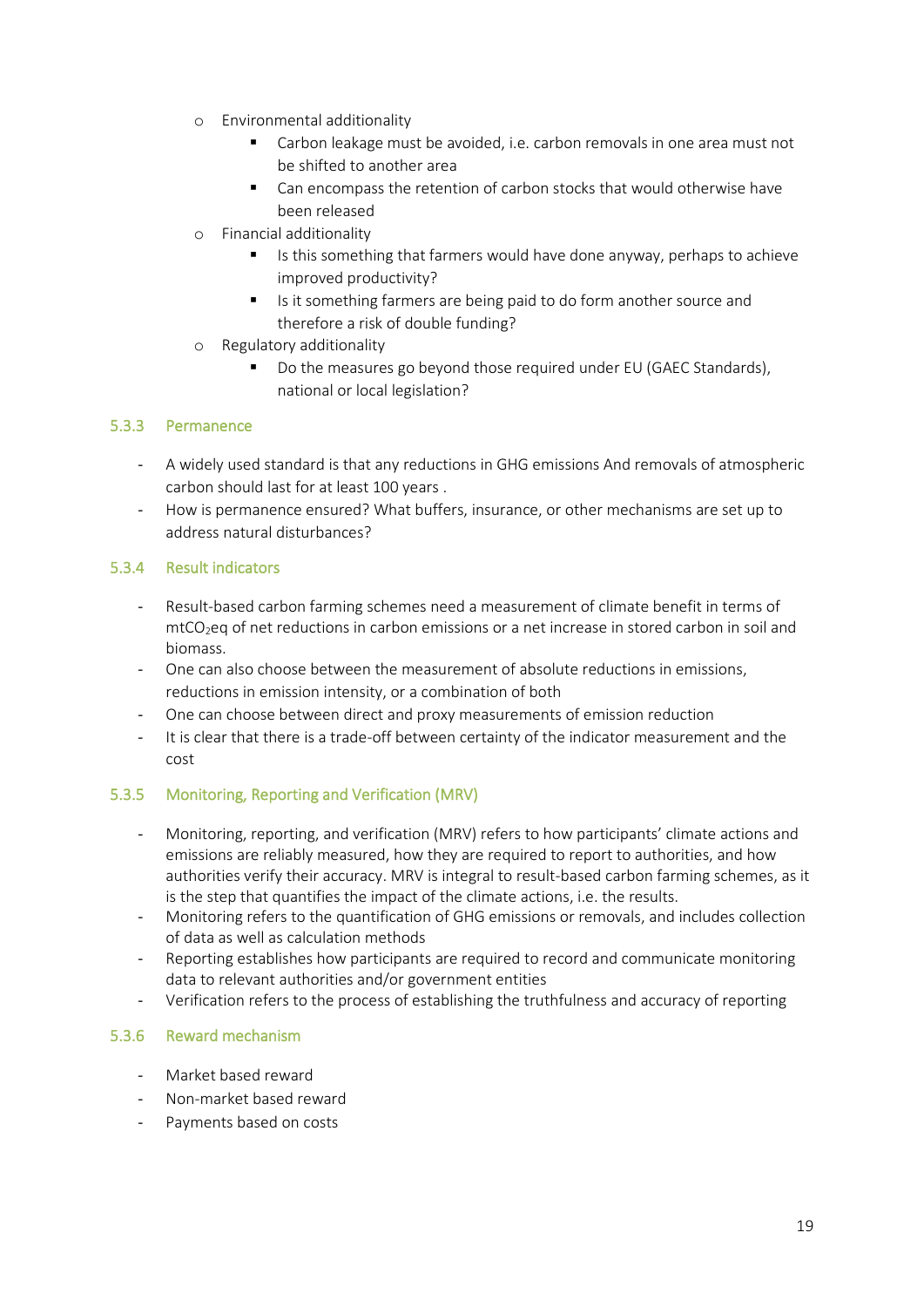- How is the reward calculated and related back to levels of achievement based on the reward indicator?
- Are co-benefits rewarded?
- Is the reward in the form of a monetary payment, or property title (i.e. carbon credit)?
- When is the payment awarded?

#### 5.3.7 Governance & approaches to non-compliance and fraud

- What entity owns / operates the scheme?
- What are the operational structures and responsibilities?
- What type of independent supervision / audits are in place?
- Is the integrity of the MRV-system secured?
- Are procedures in place to avoid double counting, i.e. the accidental or deliberate multiple use of the same unit of emission reduction or carbon sequestered?
- What types of advisory services are provided to support farmers?

## 5.4 What needs to be done to facilitate the development and adoption of carbon farming schemes in the  $EU^{29}$

Several factors can facilitate the interest in carbon farming schemes, their development and piloting, and ultimately their uptake by the farming community.

#### 5.4.1 Policy context

Demand for schemes and any offset credits they produce are driven by high-level policy decisions, particularly in regard to national, EU, and international climate ambition. For the development of offset credits, Member State and EU policy decisions regarding the eligibility of different offset credits to meet climate obligations in different sectors and across borders will be crucial.

The F2F Strategy proposes that farming practices which remove  $CO<sub>2</sub>$  from the atmosphere and contribute to the EU climate neutrality objective should be rewarded, via the CAP or through other public or private initiatives linked to the carbon market. Robust certification rules for carbon removals in agriculture are the first step to enable farmers to sell certificates to private companies. It is essential that the EU develops a regulatory framework to monitor and verify the authenticity of carbon removals in agriculture (and forestry), providing an additional incentive (on top of CAP payments) for carbon farming. The new EU Carbon Farming Initiative to be launched in 2021 has to promote this new business model.

#### 5.4.2 Farming practices and systems with carbon farming potential

The carbon farming approaches reviewed all have significant potential to reduce net GHG emissions and/or increase carbon sinks, at different intensities and scales. The heterogeneity of soils, climatic conditions existing management practices and existing carbon stocks means that the extent to which the potential for climate mitigation is actually realised can vary significantly at farm and plot level. In

<sup>&</sup>lt;sup>29</sup> See footnote 1, the Technical Guidance Handbook – setting up and implementing result-based carbon farming mechanisms in the EU, Chapter 7 Facilitating the development and adoption of carbon farming schemes in the EU, p.121 (https://ec.europa.eu/clima/content/carbon-farming\_en)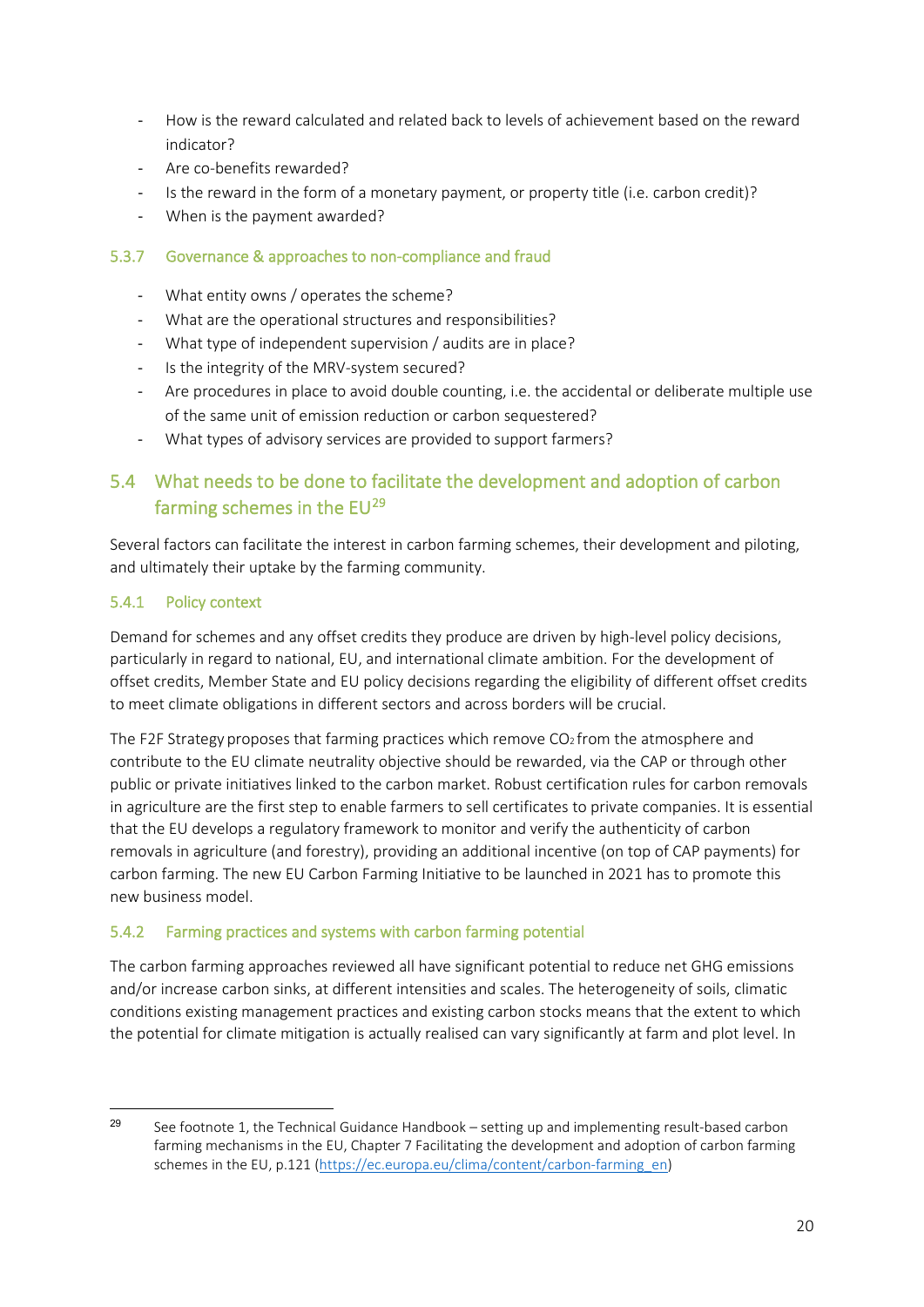this context, improved assessments of mitigation and sequestration potentials at more granular level (in specific contexts) would facilitate the targeting of schemes and their likelihood of success.

#### 5.4.3 Significance of co-benefits

All of the case studies identified the additional co-benefits provided by the carbon farming schemes reviewed. Factoring these into the delivery of the scheme, and rewarding farmers for delivering specific co-benefits will be an important element of upscaling carbon farming, as this will increase incentives for farmer participation. This will also ensure that farmers implement climate actions that deliver climate impact without negatively affecting other societal priorities (e.g. water quality, biodiversity conservation, climate adaptation, etc.).

Co-benefits are also attractive to farmers. For example, the case studies found that some climate actions increase soil functionality, decreases costs, increase resilience to climate change, and diversify farmer income streams. These multiple benefits can be significant and convincing to farmers. From a farmer perspective, these co-benefits can be more important than the climate impact, and can support targeting farmers to increase uptake.

#### 5.4.4 Seizing opportunities and overcoming barriers

There are clearly opportunities to upscale the implementation of carbon farming schemes throughout the EU.

There are however significant barriers to be overcome in the short-term. These include costs and resource requirements of developing new result-based payments for carbon farming and ongoing MRV (although these costs are starting to come down… particularly through measure and model approaches); the timescale and institutional capacity required to do this at scale; the lack of robust verification standards for some options (notably SOC) and, most importantly, the need to overcome farmer resistance to adopting new and possibly unfamiliar practices which often require significant initial investment and have a much longer payback period than most agricultural enterprises.

Farmer and other stakeholder involvement supports the design of effective schemes, as well as supporting two-way knowledge sharing and outreach. Farmers and other stakeholders (such as farm consultants, banks and credit buyers) should be involved in the design and implementation of new schemes to encourage co-ownership and buy-in. Collaborative research projects and local pilots can prepare the ground for later upscaling, as well as serving as a testing ground to develop and improve new schemes with input from stakeholders.

#### 5.4.5 Result-based, action-based or hybrid schemes

There is clearly an inherent tension, at least in the short to medium term, between the need to upscale rapidly the widespread adoption of carbon farming across all farmland in the EU to meet climate targets, and the immaturity of result-based payment schemes for carbon farming and the carbon markets available to farmers. Clearly developing and piloting a range of locally or regionally tailored result-based pilot schemes for carbon farming is an urgent priority, which promoted not only by various private initiatives but also the Horizon programmes. Nevertheless, it will be necessary to focus also on more widespread adoption of well-designed, action-based or hybrid schemes, to make the initial step towards a real shift in the agriculture sector's contribution to EU climate targets. This will support later uptake by increasing awareness and knowledge of farmers, as well as that of farm advisers and other stakeholders.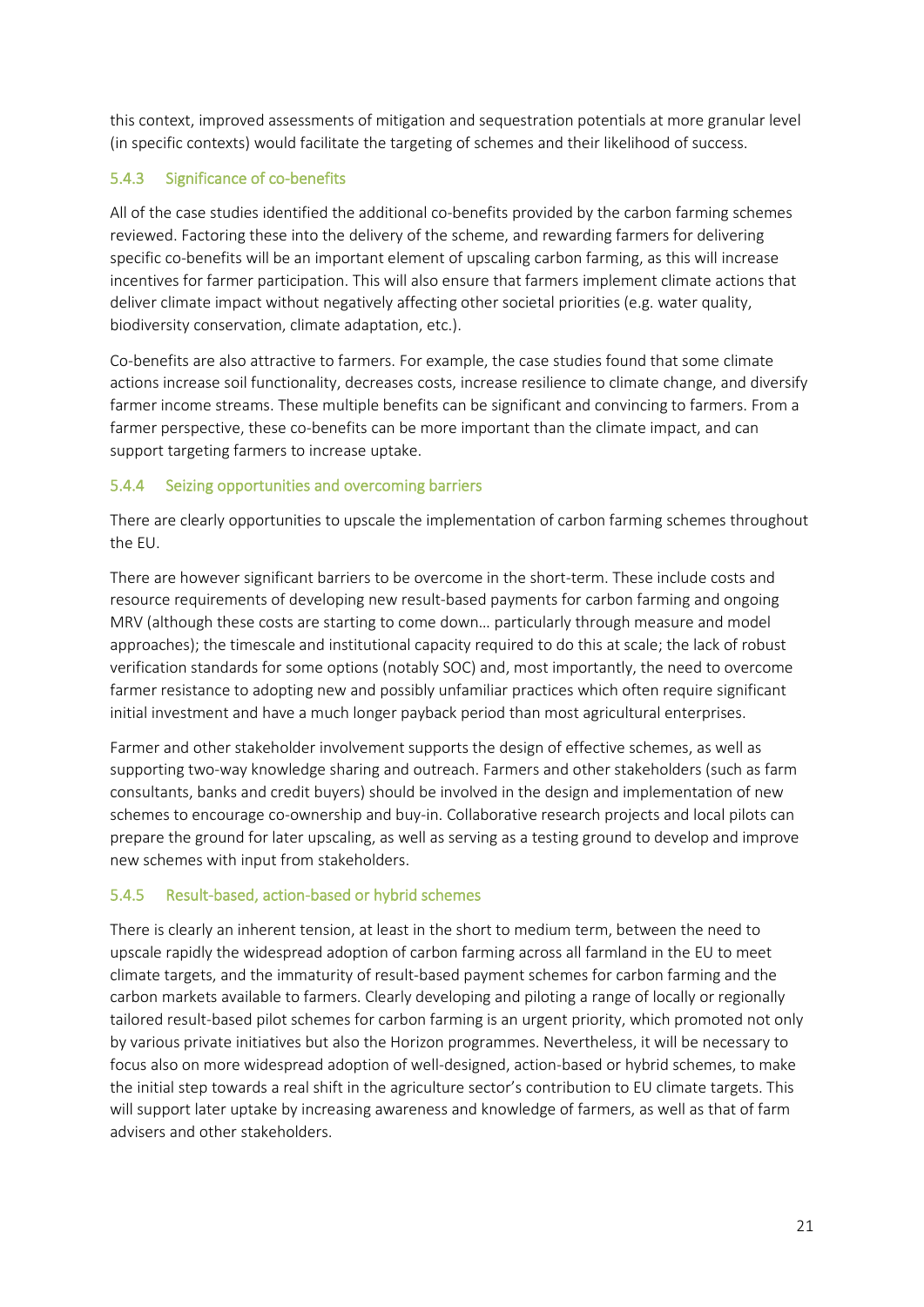#### 5.4.6 Case studies show the way

Overall, the case studies suggest that peatland restoration and re-wetting and agroforestry represent the two carbon farming approaches that are arguably the most mature and ready for developing and testing a large-scale result-based carbon farming mechanism in an EU context. The huge area of grassland in the EU, and the existence of many existing result-based grassland management mechanisms, mean that it is also worth exploring how a carbon farming element could be incorporated into these schemes to maintain and enhance SOC. The scale of livestock farming in the EU suggests that livestock farming carbon audits also have the potential for large-scale deployment, but such mechanisms will need to tolerate the moderate levels of uncertainty associated with current farm carbon audit tools. In addition, these mechanisms must avoid supporting and therefore locking in high emissions food production methods on land that could be more efficiently used. A similar picture can be drawn for mechanisms based on soil carbon maintenance and sequestration in mineral soils. There has been a surge of initiatives focused on SOC in recent years and methodologies to measure soil carbon retention and sequestration are being developed to increase certainty and decrease MRV costs.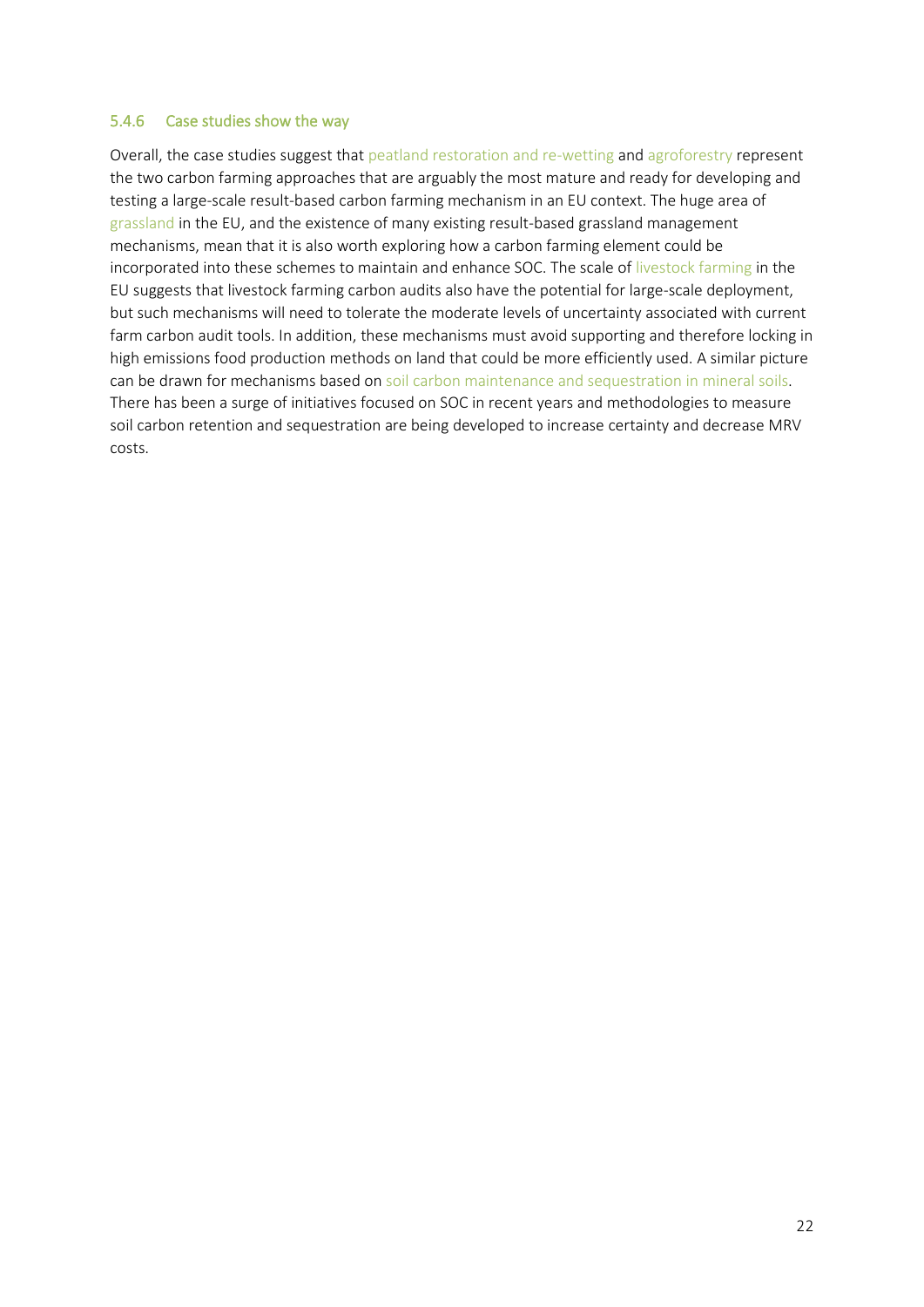# 6 Conclusions and policy recommendations

The "fit for 55%" package will create an AFOLU sector i.e. a policy architecture combining Agriculture, Forestry and Land Use in a single legal instrument that will facilitate the design of efficient and effective policies in these sectors and better align them with EU agricultural policy instruments. In this way, the agriculture and forestry sectors will become the first net greenhouse gas-free sector by 2035. It would then generate from 2036 onwards carbon credits to balance remaining emissions in other sectors on the basis of a robust carbon credit certification system.

We welcome this policy choice. However, as the proof of the pudding is in the eating, the establishment of new Forest Level References in combination with the action proposed in the new European Forest Strategy will drive our final judgement.

We welcome the systemic approach of nature-based solutions for adaptation in the new Strategy on Adaptation to Climate Change. Implementing nature-based solutions on a larger scale will increase climate resilience and contribute to multiple Green Deal objectives.

It is vital that the Commission develops a certification mechanism for carbon removals and its cobenefits as there are increase biodiversity, improved water management, reduced nutrient leakage, etc. which will enable robust monitoring and quantification of the climate benefits of many naturebased solutions.

To achieve sustainable food production, the Commissions' Farm To Fork Strategy relies on product (new varieties of seed, new breeding techniques, new balance between animal and vegetable proteins, …), process (nature-based technological and digital solutions, reduced input use, carbon sequestration by farmers and foresters, production of renewable energy, anaerobic digesters for biogas production from agriculture waste and residues, …) and system innovation (circular bio-based economy, creative reuse of waste, …).

An example of a new green business model is carbon sequestration by farmers and foresters. Farming practices that remove  $CO<sub>2</sub>$  from the atmosphere contribute to the climate neutrality objective and should be rewarded, primarily through the creation of a well-functioning carbon market that recognises the effort from farmers and foresters. The Common Agricultural Policy (CAP) remains the main tool for such recognition when this carbon market is not yet in place and for practices that are not covered in carbon farming schemes.

In its Biodiversity Strategy, the Commission makes a compelling business case for biodiversity and by extension nature. However, as the Commission lacks sufficient public funding, it is looking for private funds.

The Commission presented its proposals for the CAP reform already in 2018, introducing a more flexible, performance and results-based approach that takes into account local conditions and needs, while increasing EU level ambitions in terms of sustainability. The new CAP is built around nine objectives, which is also the basis upon which EU countries design their CAP strategic plans.

In its proposals, the Commission sets out a new green architecture for the CAP, featuring strengthened mandatory requirements and increased funding opportunities for green farming. Enhanced conditionality links EU-funded income support to environment- and climate friendly farming practices and schemes. The new eco-schemes have the potential to boost funding for sustainable practices, such as precision agriculture, agroecology (including organic farming), carbon farming and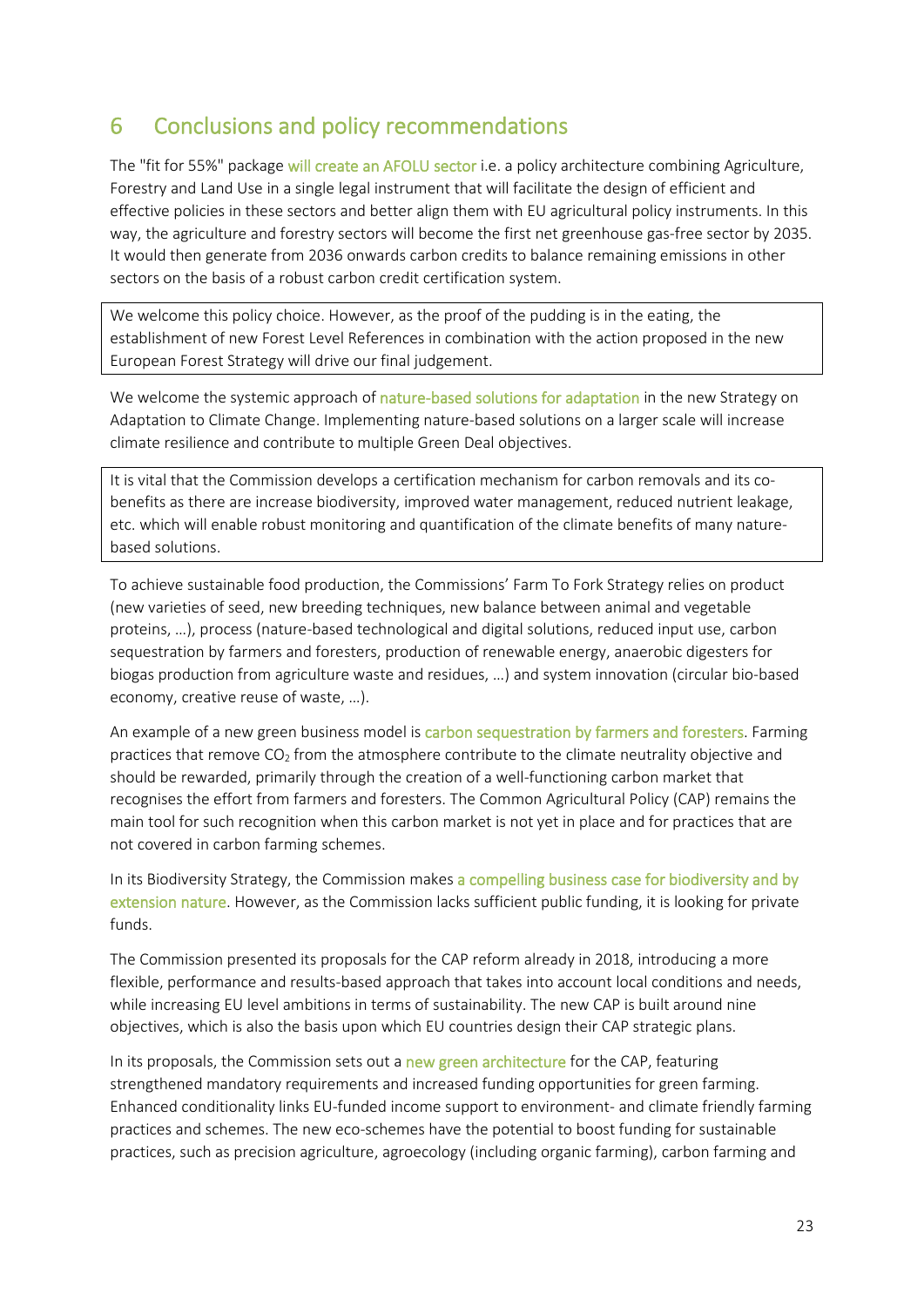agroforestry. Agri-environment-climate measures and investments financed through pillar II rural development support will enhance ecosystems, promote resource efficiency, help to move towards a low-carbon, climate resilient economy.

Eco-schemes are a new instrument designed to reward farmers that choose to go one step further in terms of environmental care and climate action. The Commissions' list of potential agricultural practices includes organic farming practices, agroecology practices such as crop rotation with leguminous crops or low intensity grass-based livestock systems, carbon farming practices such as conservation agriculture or the extensive use of permanent grassland, precision farming with for instance precision crop farming to reduce inputs or the use of feed additives to decrease emissions from enteric fermentation, and husbandry practices in favour of animal welfare and/or reducing the needs for antimicrobial substances.

However regarding eco-schemes, some points need to be clarified, as there are,

- annual payments versus multiannual commitments,
- 'closed ended',
- budgetary rules do not allow unspent funds to be rolled over to subsequent year,
- additional income versus compensation for costs incurred or income forgone,
- additionality and/or permanence,
- risk of double funding, i.e. condition for or complementary to pillar II support.

To be able to benefit of carbon farming a number of key choices should be taken up in the National Strategic plans, as there are

- identify carbon farming needs and opportunities for different farming systems, soil types and land cover, how they should be addressed and identify the co-benefits,
- define properly permanent grassland and arable land,
- maintain GAEC,
- develop independent Farm Advisory Services,
- define eco-schemes and their support,
- define environmental management commitments,
- set-up cooperation initiatives.

The National Strategic Plans allow Member States to develop measures that are perfectly in tune with the needs of their regions/country. This also applies to carbon farming schemes. However, companies active in several member states are looking for one methodology, i.e. one European carbon farming scheme or at least for interchangeability between the different national schemes. We need clarification on this concern to overcome cold water fears.

On 27 April 2021 the Commission published the Technical Guidance Handbook – setting up and implementing result-based carbon farming mechanisms in the EU. Building on this study and on the input from several EU-funded projects and events, the Commission plans to launch the carbon farming initiative by the end of 2021.

As a lot of private schemes are emerging right now, it is of the utmost importance that the carbon farming initiative is launched without any delay.

One factor that distinguishes carbon-based farming schemes from the more well-established resultbased biodiversity schemes is the potential for the scheme to be funded by the carbon market